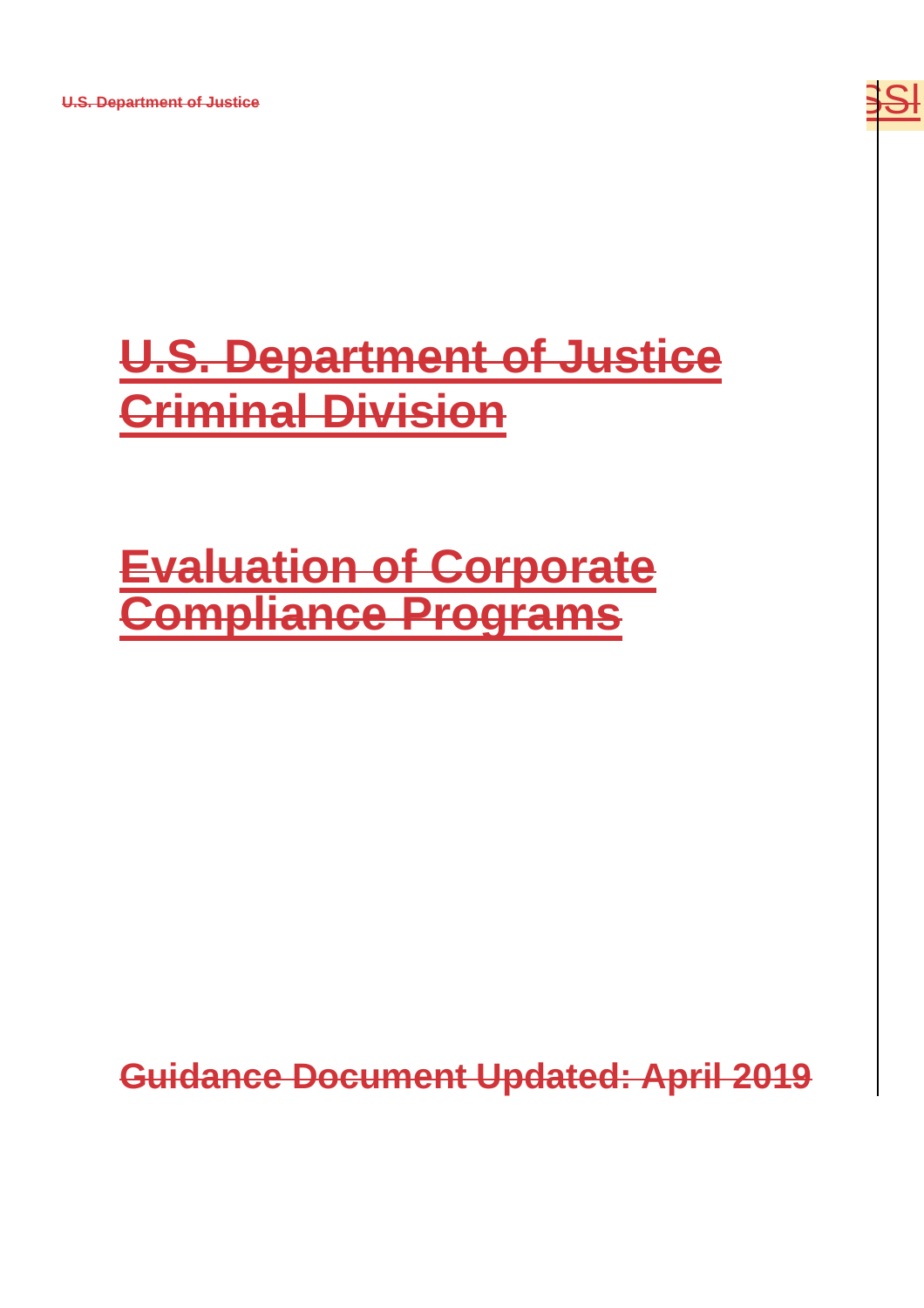#### **Evaluation of Corporate Compliance Programs (Updated April 2019June 2020)**

## **Introduction**

The "Principles of Federal Prosecution of Business Organizations" in the Justice Manual describe specific factors that prosecutors should consider in conducting an investigation of a corporation, determining whether to bring charges, and negotiating plea or other agreements. JM 9-28.300. These factors include "the adequacy and effectiveness of the corporation's compliance program at the time of the offense, as well as at the time of a charging decision" and the corporation's remedial efforts "to implement an adequate and effective corporate compliance program or to improve an existing one." JM 9-28.300 (citing JM 9-28.800 and JM 928.1000). Additionally, the United States Sentencing Guidelines advise that consideration be given to whether the corporation had in place at the time of the misconduct an effective compliance program for purposes of calculating the appropriate organizational criminal fine. *See* U.S.S.G. §§ 8B2.1, 8C2.5(f), and 8C2.8(11). Moreover, the memorandum entitled "Selection of Monitors in Criminal Division Matters" issued by Assistant Attorney General Brian Benczkowski (hereafter, the "Benczkowski Memo") instructs prosecutors to consider, at the time of the resolution, "whether the corporation has made significant investments in, and improvements to, its corporate compliance program and internal controls systems" and "whether remedial improvements to the compliance program and internal controls have been tested to demonstrate that they would prevent or detect similar misconduct in the future" to determine whether a monitor is appropriate.

This document is meant to assist prosecutors in making informed decisions as to whether, and to what extent, the corporation's compliance program was effective at the time of the offense, and is effective at the time of a charging decision or resolution, for purposes of determining the appropriate (1) form of any resolution or prosecution; (2) monetary penalty, if any; and (3) compliance obligations contained in any corporate criminal resolution (e.g., monitorship or reporting obligations).

Because a corporate compliance program must be evaluated in the specific context of a criminal investigation, the Criminal Division does not use any rigid formula to assess the effectiveness of corporate compliance programs. We recognize that each company's risk profile and solutions to reduce its risks warrant particularized evaluation. Accordingly, we make an a reasonable, individualized determination in each case that considers various factors including, but not limited to, the company's size, industry, geographic footprint, regulatory landscape, and other factors, both internal and external to the company's operations, that might impact its compliance program. There are, however, common questions that we may ask in the course of making an individualized determination. As the Justice Manual notes, there are three "fundamental questions" a prosecutor should ask: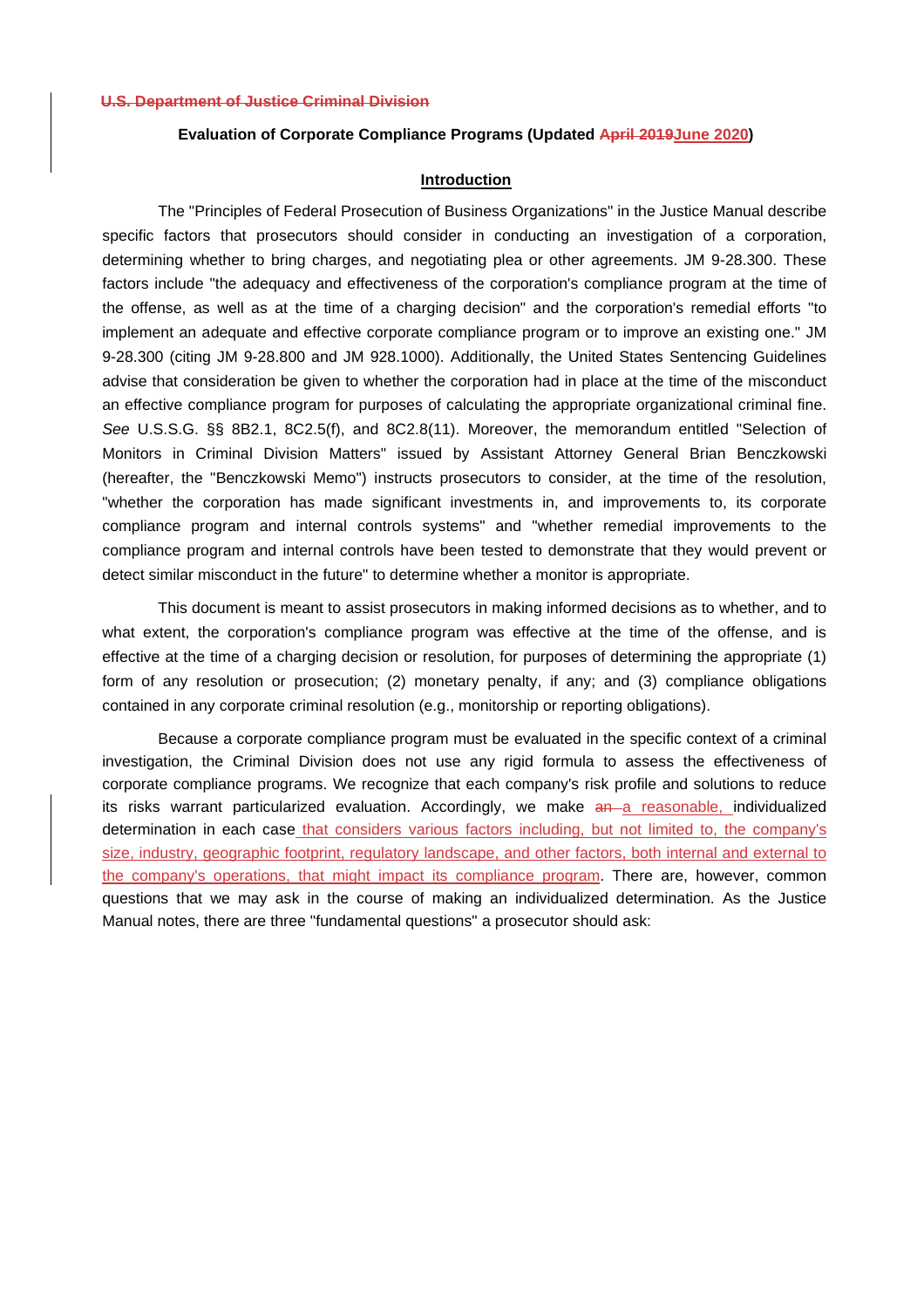## **Evaluation of Corporate Compliance Programs (Updated April 2019June 2020)**

- 1. "Is the corporation's compliance program well designed?"
- 2. "Is the program being applied earnestly and in good faith?" In other words, is the program being implemented adequately resourced and empowered to function effectively?
- 3. "Does the corporation's compliance program work" in practice?

## See JM § 9-28.800.

In answering each of these three "fundamental questions," prosecutors may evaluate the company's performance on various topics that the Criminal Division has frequently found relevant in evaluating a corporate compliance program. both at the time of the offense and at the time of the charging decision and resolution.<sup>1</sup> The sample topics and questions below form neither a checklist nor a formula. In any particular case, the topics and questions set forth below may not all be relevant, and others may be more salient given the particular facts at issue<sup>1</sup> and the circumstances of the company.<sup>2</sup> Even though we have organized the topics under these three fundamental questions, we recognize that some topics necessarily fall under more than one category.

## **I. Is the Corporation's Compliance Program Well Designed?**

The "critical factors in evaluating any program are whether the program is adequately designed for maximum effectiveness in preventing and detecting wrongdoing by employees and whether corporate management is enforcing the program or is tacitly encouraging or pressuring employees to engage in misconduct." JM 9-28.800.

Accordingly, prosecutors should examine "the comprehensiveness of the compliance program," JM 9-28.800, ensuring that there is not only a clear message that misconduct is not tolerated, but also policies and procedures - from appropriate assignments of responsibility, to training programs, to systems of incentives and discipline - that ensure the compliance program is well-integrated into the company's operations and workforce.

## **A. Risk Assessment**

The starting point for a prosecutor's evaluation of whether a company has a well- designed compliance program is to understand the company's business from a commercial perspective, how the company has identified, assessed, and defined its risk profile, and the degree to which the program devotes appropriate scrutiny and resources to the spectrum of risks. In short, prosecutors should endeavor to understand why the company has chosen to set up the compliance program the way that it has, and why and how the company's compliance program has evolved over time.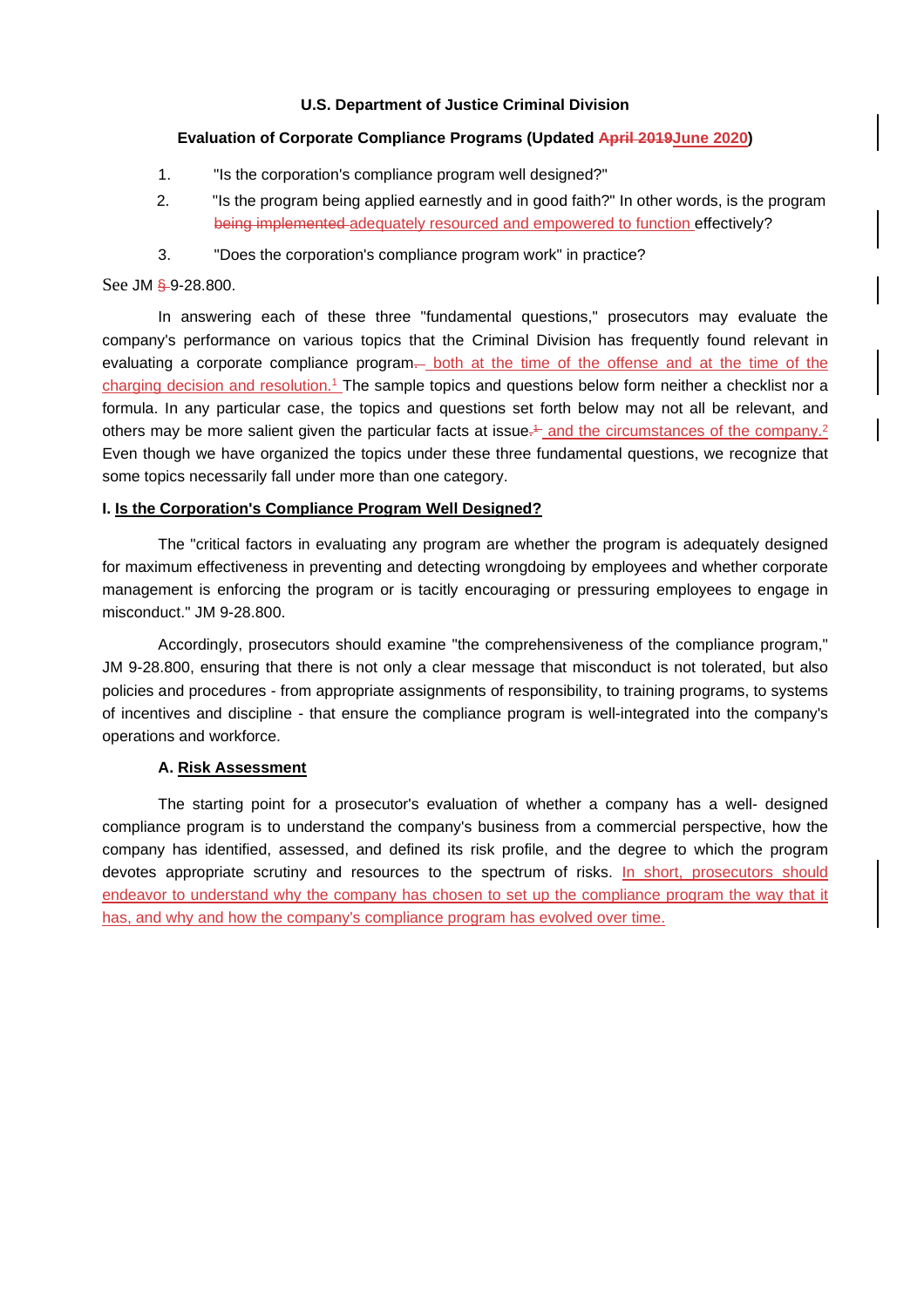## **Evaluation of Corporate Compliance Programs (Updated June 2020)**

#### **U.S. Department of Justice Criminal Division**

#### **Evaluation of Corporate Compliance Programs (Updated April 2019)**

Prosecutors should consider whether the program is appropriately "designed to detect the particular types of misconduct most likely to occur in a particular corporation's line of business" and "complex regulatory environment[]." JM 9-28.800.<sup>2</sup>-9-28.800.<sup>3</sup> For example, prosecutors should consider whether the company has analyzed and addressed the varying risks presented by, among other factors, the location of its operations, the industry sector, the competitiveness of the market, the regulatory landscape, potential clients and business partners, transactions with foreign governments, payments to foreign officials, use of third parties, gifts, travel, and entertainment expenses, and charitable and political donations.

Prosecutors should also consider "[t]he effectiveness of the company's risk assessment and the manner in which the company's compliance program has been tailored based on that risk assessment" and whether its criteria are "periodically updated." *See, e.g.,* JM 9-47-120(2)(c); U.S.S.G. § 8B2.1(c) ("the organization shall periodically assess the risk of criminal conduct and shall take appropriate steps to design, implement, or modify each requirement [of the compliance program] to reduce the risk of criminal conduct").

Prosecutors may credit the quality and effectiveness of a risk-based compliance program that devotes appropriate attention and resources to high-risk transactions, even if it fails to prevent an infraction–in a low-risk area. Prosecutors should therefore consider, as an indicator of risk-tailoring, "revisions to corporate compliance programs in light of lessons learned." JM 928.8009-28.800.

- **□ Risk Management Process** What methodology has the company used to identify, analyze, and address the particular risks it faces? What information or metrics has the company collected and used to help detect the type of misconduct in question? How have the information or metrics informed the company's compliance program?
- **□ Risk-Tailored Resource Allocation -** Does the company devote a disproportionate amount of time to policing low-risk areas instead of high-risk areas, such as questionable payments to third-party consultants, suspicious trading activity, or excessive discounts to resellers and distributors? Does the company give greater scrutiny, as warranted, to high-risk transactions (for instance, a large-dollar contract with a government agency in a high-risk country) than more modest and routine hospitality and entertainment?
- **□ Updates and Revisions** Is the risk assessment current and subject to periodic review? Have there been any updates to policies and procedures in light of lessons learnedIs the periodic review limited to a "snapshot" in time or based upon continuous access to operational data and information across functions? Has the periodic review led to updates in policies, procedures, and controls? Do these updates account for risks discovered through misconduct or other problems with the compliance program?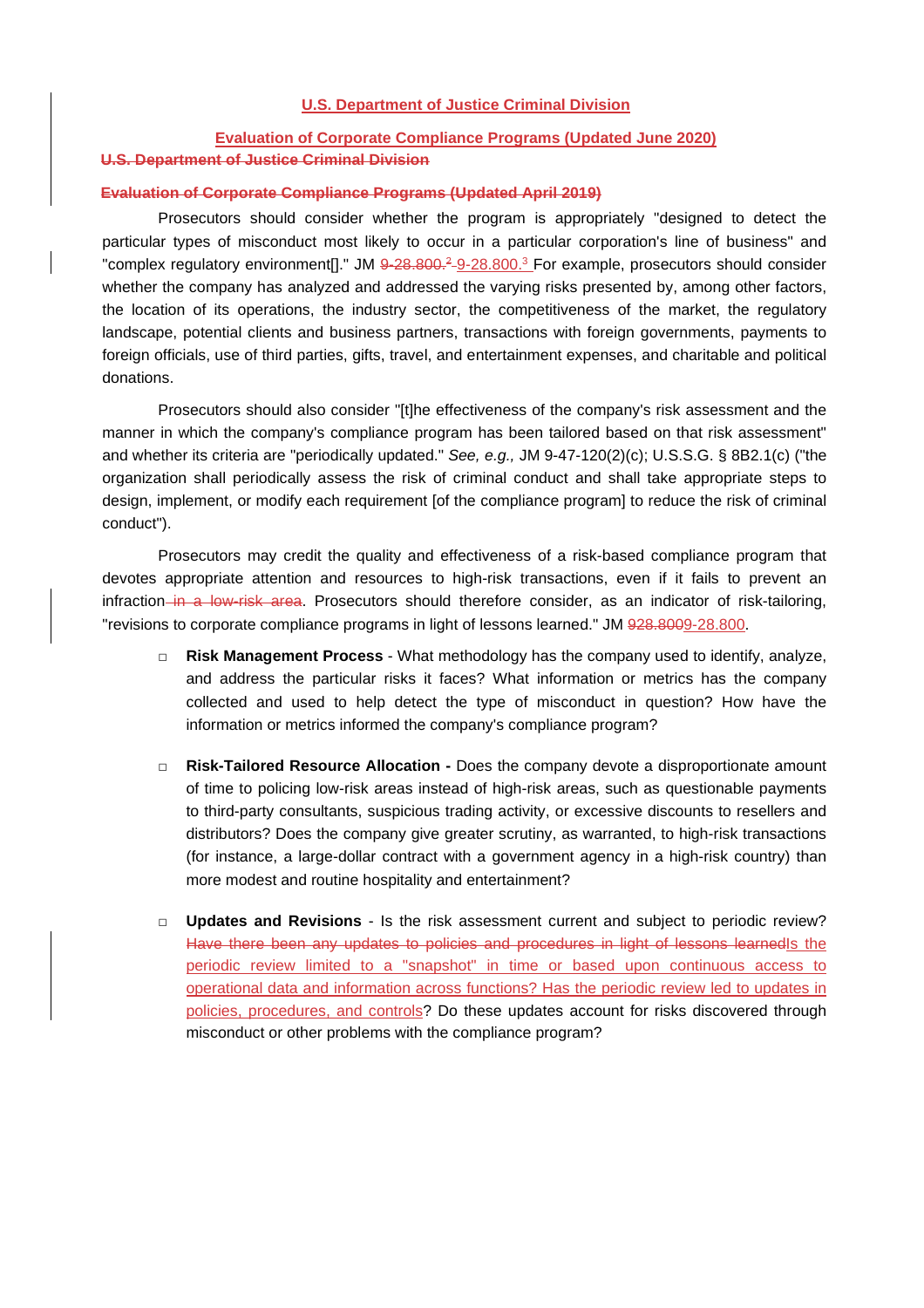## **Evaluation of Corporate Compliance Programs (Updated June 2020)**

**□ Lessons Learned** - Does the company have a process for tracking and incorporating into its periodic risk assessment lessons learned either from the company's own prior issues or from those of other companies operating in the same industry and/or geographical region?

## **B. Policies and Procedures**

## **U.S. Department of Justice Criminal Division**

## **Evaluation of Corporate Compliance Programs (Updated April 2019)**

Any well-designed compliance program entails policies and procedures that give both content and effect to ethical norms and that address and aim to reduce risks identified by the company as part of its risk assessment process. As a threshold matter, prosecutors should examine whether the company has a code of conduct that sets forth, among other things, the company's commitment to full compliance with relevant Federal laws that is accessible and applicable to all company employees. As a corollary, prosecutors should also assess whether the company has established policies and procedures that incorporate the culture of compliance into its day-to-day operations.

- **□ Design** What is the company's process for designing and implementing new policies and procedures and updating existing policies and procedures, and has that process changed over time? Who has been involved in the design of policies and procedures? Have business units been consulted prior to rolling them out?
- **□ Comprehensiveness** What efforts has the company made to monitor and implement policies and procedures that reflect and deal with the spectrum of risks it faces, including changes to the legal and regulatory landscape?
- **□ Accessibility** How has the company communicated its policies and procedures to all employees and relevant third parties? If the company has foreign subsidiaries, are there linguistic or other barriers to foreign employees' access? Have the policies and procedures been published in a searchable format for easy reference? Does the company track access to various policies and procedures to understand what policies are attracting more attention from relevant employees?
- **□ Responsibility for Operational Integration** Who has been responsible for integrating policies and procedures? Have they been rolled out in a way that ensures employees' understanding of the policies? In what specific ways are compliance policies and procedures reinforced through the company's internal control systems?
- **□ Gatekeepers** What, if any, guidance and training has been provided to key gatekeepers in the control processes *(e.g.,* those with approval authority or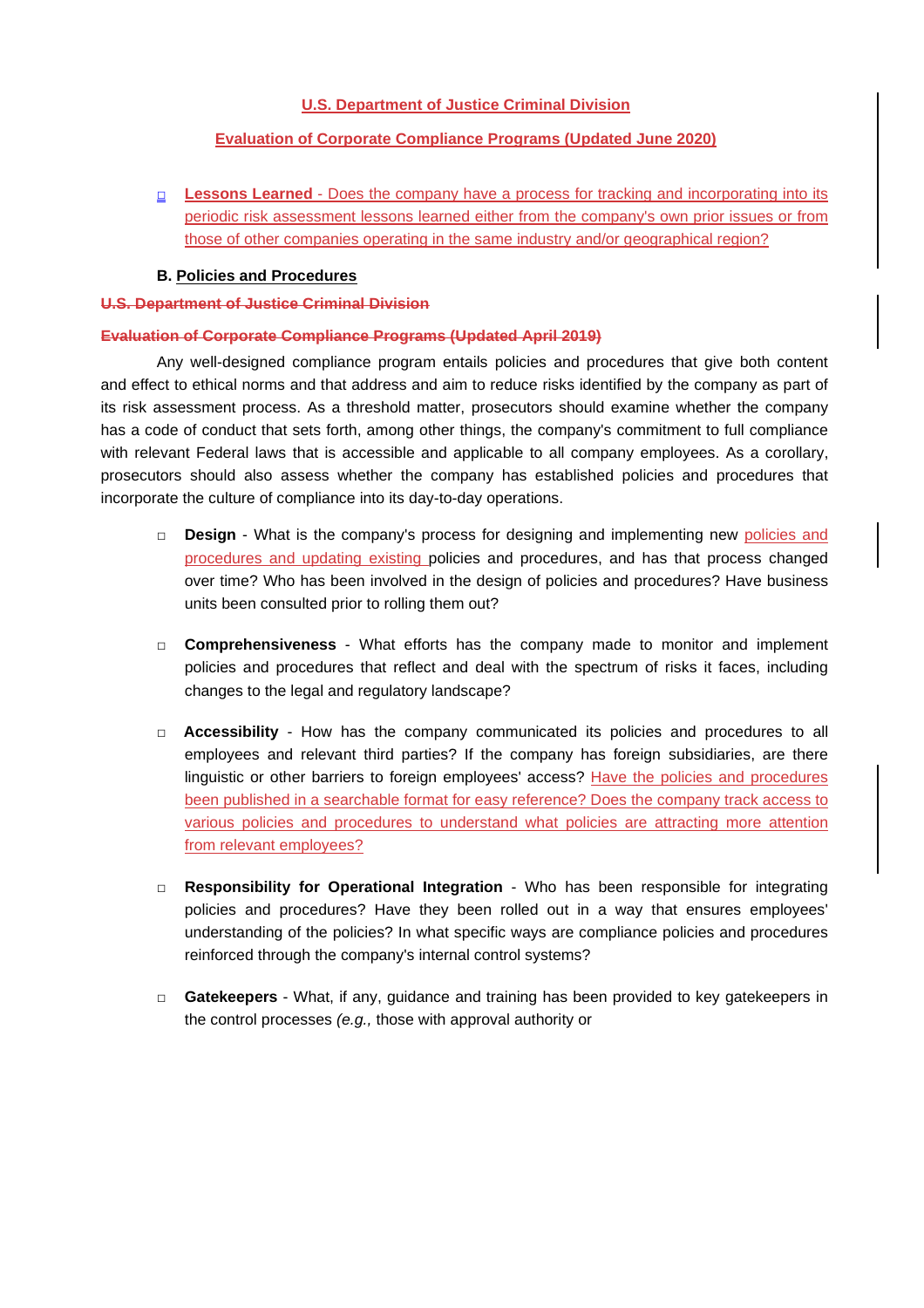#### **□Evaluation of Corporate Compliance Programs (Updated June 2020)**

certification responsibilities)? Do they know what misconduct to look for? Do they know when and how to escalate concerns?

#### **C. Training and Communications**

Another hallmark of a well-designed compliance program is appropriately tailored training and communications.

#### **U.S. Department of Justice Criminal Division**

#### **Evaluation of Corporate Compliance Programs (Updated April 2019)**

Prosecutors should assess the steps taken by the company to ensure that policies and procedures have been integrated into the organization, including through periodic training and certification for all directors, officers, relevant employees, and, where appropriate, agents and business partners. Prosecutors should also assess whether the company has relayed information in a manner tailored to the audience's size, sophistication, or subject matter expertise. Some companies, for instance, give employees practical advice or case studies to address real-life scenarios, and/or guidance on how to obtain ethics advice on a case-by-case basis as needs arise. Other companies have invested in shorter, more targeted training sessions to enable employees to timely identify and raise issues to appropriate compliance, internal audit, or other risk management functions. Prosecutors should also assess whether the training adequately covers prior compliance incidents and how the company measures the effectiveness of its training curriculum.

Prosecutors, in short, should examine whether the compliance program is being disseminated to, and understood by, employees in practice in order to decide whether the compliance program is "truly effective." JM 9-28.800.

- **□ Risk-Based Training** What training have employees in relevant control functions received? Has the company provided tailored training for high-risk and control employees, including training that addresses risks in the area where the misconduct occurred? Have supervisory employees received different or supplementary training? What analysis has the company undertaken to determine who should be trained and on what subjects?
- **□ Form/Content/Effectiveness of Training** Has the training been offered in the form and language appropriate for the audience? Is the training provided online or  $\frac{1}{n-1}$  person (or both), and what is the company's rationale for its choice? Has the training addressed lessons learned from prior compliance incidents? Whether online or in- person, is there a process by which employees can ask questions arising out of the trainings? How has the company measured the effectiveness of the training? Have employees been tested on what they have learned? How has the company addressed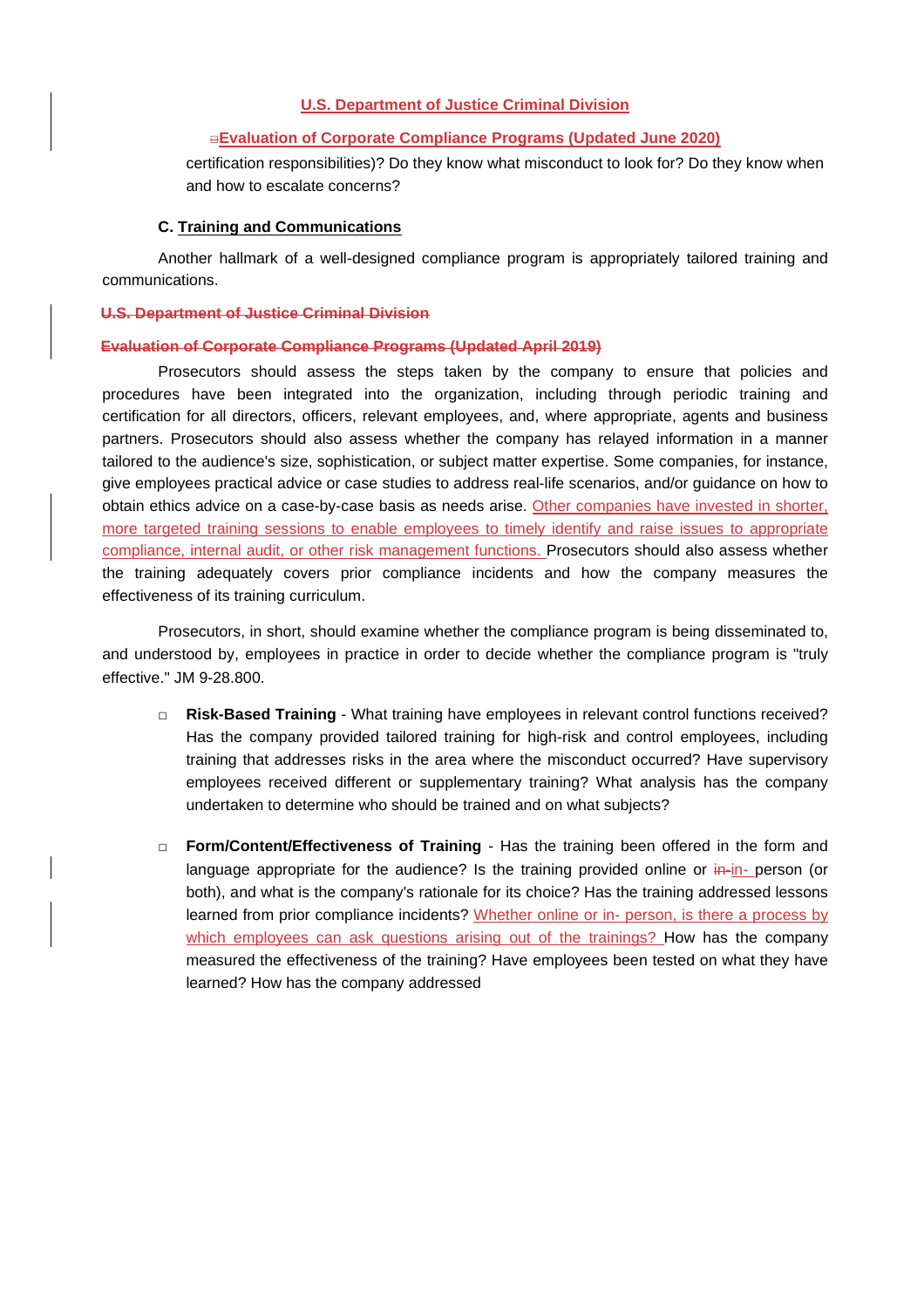## employees who fail all or a portion of the testing? **U.S. Department of Justice Criminal Division**

## **Evaluation of Corporate Compliance Programs (Updated June 2020)**

employees who fail all or a portion of the testing? Has the company evaluated the extent to which the training has an impact on employee behavior or operations?

- **□ Communications about Misconduct** What has senior management done to let employees know the company's position concerning misconduct? What communications have there been generally when an employee is terminated or otherwise disciplined for failure to comply with the company's policies, procedures, and controls (e.g., anonymized descriptions of the type of misconduct that leads to discipline)?
- **□ Availability of Guidance** What resources have been available to employees to provide guidance relating to compliance policies? How has the company assessed whether its employees know when to seek advice and whether they would be willing to do so?

## **D. Confidential Reporting Structure and Investigation Process**

## **U.S. Department of Justice Criminal Division**

## **Evaluation of Corporate Compliance Programs (Updated April 2019)**

Another hallmark of a well-designed compliance program is the existence of an efficient and trusted mechanism by which employees can anonymously or confidentially report allegations of a breach of the company's code of conduct, company policies, or suspected or actual misconduct. Prosecutors should assess whether the company's complaint-handling process includes pro-active proactive measures to create a workplace atmosphere without fear of retaliation, appropriate processes for the submission of complaints, and processes to protect whistleblowers. Prosecutors should also assess the company's processes for handling investigations of such complaints, including the routing of complaints to proper personnel, timely completion of thorough investigations, and appropriate follow-up and discipline.

Confidential reporting mechanisms are highly probative of whether a company has "established corporate governance mechanisms that can effectively detect and prevent misconduct." JM 9-28.800; see *also* U.S.S.G. § 8B2.1(b)(5)(C) (an effectively working compliance program will have in place, and have publicized, "a system, which may include mechanisms that allow for anonymity or confidentiality, whereby the organization's employees and agents may report or seek guidance regarding potential or actual criminal conduct without fear of retaliation").

**Effectiveness of the Reporting Mechanism** - Does the company have an anonymous reporting mechanism, and, if not, why not? How is the reporting mechanism publicized to the company's employees and other third parties? Has it been used? Does the company take measures to test whether employees are aware of the hotline and feel comfortable using it? How has the company assessed the seriousness of the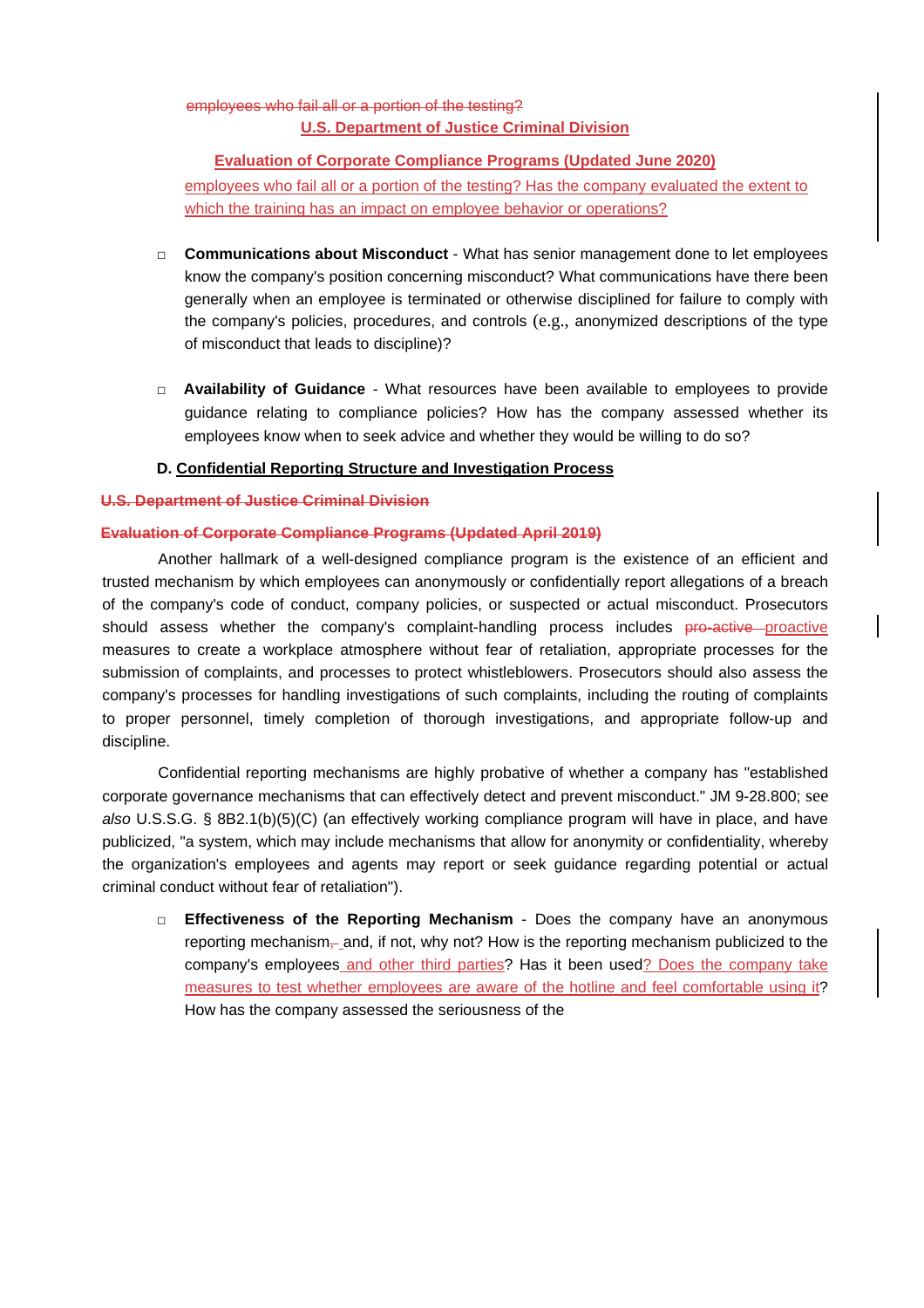#### **Evaluation of Corporate Compliance Programs (Updated June 2020)**

allegations it received? Has the compliance function had full access to reporting and investigative information?

- **□ Properly Scoped Investigations by Qualified Personnel** How does the company determine which complaints or red flags merit further investigation? How does the company ensure that investigations are properly scoped? What steps does the company take to ensure investigations are independent, objective, appropriately conducted, and properly documented? How does the company determine who should conduct an investigation, and who makes that determination?
- **□ Investigation Response** Does the company apply timing metrics to ensure responsiveness? Does the company have a process for monitoring the outcome of investigations and ensuring accountability for the response to any findings or recommendations?
- **□ Resources and Tracking of Results** Are the reporting and investigating mechanisms sufficiently funded? How has the company collected, tracked, analyzed, and used information from its reporting mechanisms? Does the company periodically analyze the reports or investigation findings for patterns of misconduct or other red flags for compliance weaknesses? Does the company periodically test the effectiveness of the hotline, for example by tracking a report from start to finish?

#### **E. Third Party Management**

#### **U.S. Department of Justice Criminal Division**

#### **Evaluation of Corporate Compliance Programs (Updated April 2019)**

A well-designed compliance program should apply risk-based due diligence to its third- party relationships. Although the need for, and degree of-, appropriate due diligence may vary based on the size and nature of the company-or-, transaction, and third party, prosecutors should assess the extent to which the company has an understanding of the qualifications and associations of third-party partners, including the agents, consultants, and distributors that are commonly used to conceal misconduct, such as the payment of bribes to foreign officials in international business transactions.

Prosecutors should also assess whether the company knows its the business rationale for needing the third party in the transaction, and the risks posed by third-party partners, including the thirdparty partners' reputations and relationships, if any, with foreign officials, and the business rationale for needing the third party in the transaction. For example, a prosecutor should analyze whether the company has ensured that contract terms with third parties specifically describe the services to be performed, that the third party is actually performing the work, and that its compensation is commensurate with the work being provided in that industry and geographical region. Prosecutors should further assess whether the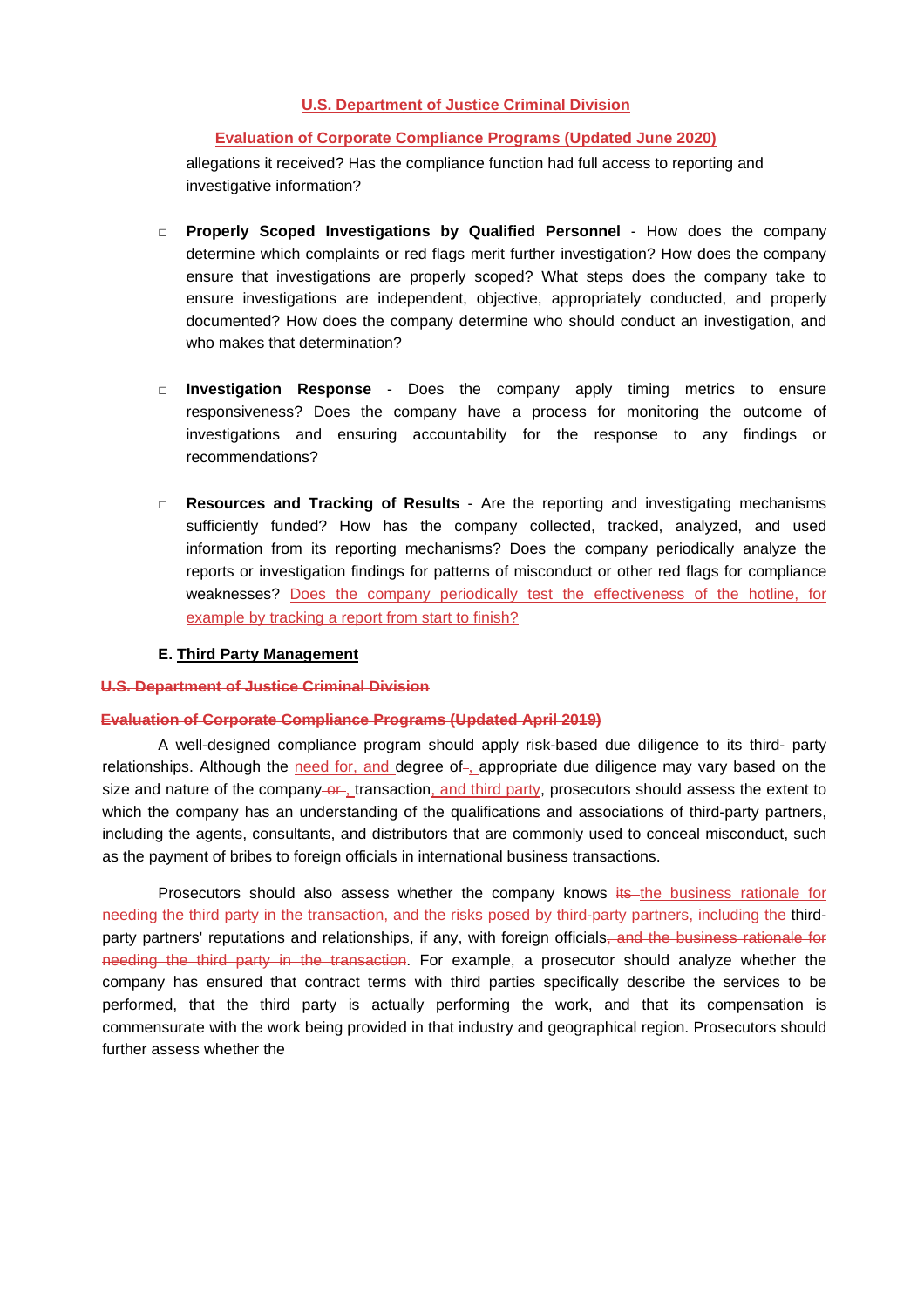## **Evaluation of Corporate Compliance Programs (Updated June 2020)**

company engaged in ongoing monitoring of the third-party relationships, be it through updated due diligence, training, audits, and/or annual compliance certifications by the third party.

In sum, a company's third-party due diligence management practices are a factor that prosecutors should assess to determine whether a compliance program is in fact able to "detect the particular types of misconduct most likely to occur in a particular corporation's line of business." JM 9- 28.800.

- **□ Risk-Based and Integrated Processes** How has the company's third-party management process corresponded to the nature and level of the enterprise risk identified by the company? How has this process been integrated into the relevant procurement and vendor management processes?
- **□ Appropriate Controls** How does the company ensure there is an appropriate business rationale for the use of third parties? If third parties were involved in the underlying misconduct, what was the business rationale for using those third parties? What mechanisms exist to ensure that the contract terms specifically describe the services to be performed, that the payment terms are appropriate, that the described contractual work is performed, and that compensation is commensurate with the services rendered?

## **U.S. Department of Justice Criminal Division**

#### **Evaluation of Corporate Compliance Programs (Updated April 2019)**

- **□** *□* **Management of Relationships** How has the company considered and analyzed the compensation and incentive structures for third parties against compliance risks? How does the company monitor its third parties? Does the company have audit rights to analyze the books and accounts of third parties, and has the company exercised those rights in the past? How does the company train its third party relationship managers about compliance risks and how to manage them? How does the company incentivize compliance and ethical behavior by third parties? Does the company engage in risk management of third parties throughout the lifespan of the relationship, or primarily during the onboarding process?
- **□ □ Real Actions and Consequences** Does the company track red flags that are identified from due diligence of third parties and how those red flags are addressed? Does the company keep track of third parties that do not pass the company's due diligence or that are terminated, and does the company take steps to ensure that those third parties are not hired or re-hired at a later date? If third parties were involved in the misconduct at issue in the investigation, were red flags identified from the due diligence or after hiring the third party, and how were they resolved? Has a similar third party been suspended, terminated, or audited as a result of compliance issues?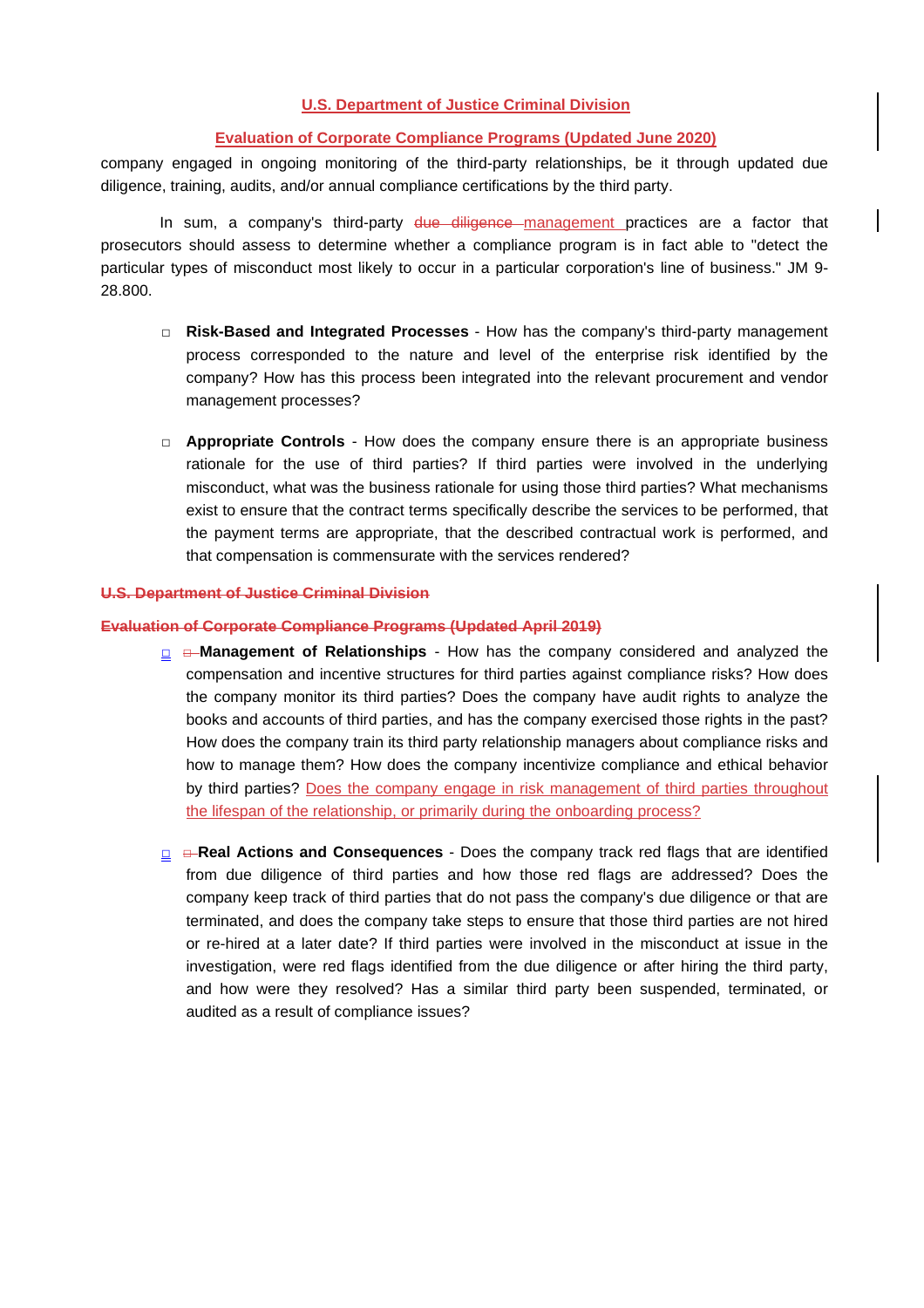#### **Evaluation of Corporate Compliance Programs (Updated June 2020)**

#### **F. Mergers and Acquisitions (M&A)**

A well-designed compliance program should include comprehensive due diligence of any acquisition targets, as well as a process for timely and orderly integration of the acquired entity into existing compliance program structures and internal controls. Pre-M&A due diligence-, where possible, enables the acquiring company to evaluate more accurately each target's value and negotiate for the costs of any corruption or misconduct to be borne by the target. Flawed or incomplete pre- or postacquisition due diligence and integration can allow misconduct to continue at the target company, causing resulting harm to a business's profitability and reputation and risking civil and criminal liability.

The extent to which a company subjects its acquisition targets to appropriate scrutiny is indicative of whether its compliance program is, as implemented, able to effectively enforce its internal controls and remediate misconduct at all levels of the organization.

- **□ Due Diligence Process** Was the company able to complete pre-acquisition due diligence and, if not, why not? Was the misconduct or the risk of misconduct identified during due diligence? Who conducted the risk review for the acquired/merged entities and how was it done? What is the M&A due diligence process generally?
- **□ Integration in the M&A Process** How has the compliance function been integrated into the merger, acquisition, and integration process?
- **□ Process Connecting Due Diligence to Implementation** What has been the company's process for tracking and remediating misconduct or misconduct risks identified during the due diligence process? What has been the company's process for implementing compliance policies and procedures at new entities?, and conducting post- acquisition audits, at newly acquired entities?

#### **U.S. Department of Justice Criminal Division**

#### **Evaluation of Corporate Compliance Programs (Updated April 2019)**

## **II. Is the Corporation's Compliance Program Adequately Resourced and Empowered to Being Implemented Function Effectively?**

Even a well-designed compliance program may be unsuccessful in practice if implementation is lax-or, under-resourced, or otherwise ineffective. Prosecutors are instructed to probe specifically whether a compliance program is a "paper program" or one "implemented, reviewed, and revised, as appropriate, in an effective manner." JM 9-28.800. In addition, prosecutors should determine "whether the corporation has provided for a staff sufficient to audit, document, analyze, and utilize the results of the corporation's compliance efforts." JM 9-28.800928.800. Prosecutors should also determine "whether the corporation's employees are adequately informed about the compliance program and are convinced of the corporation's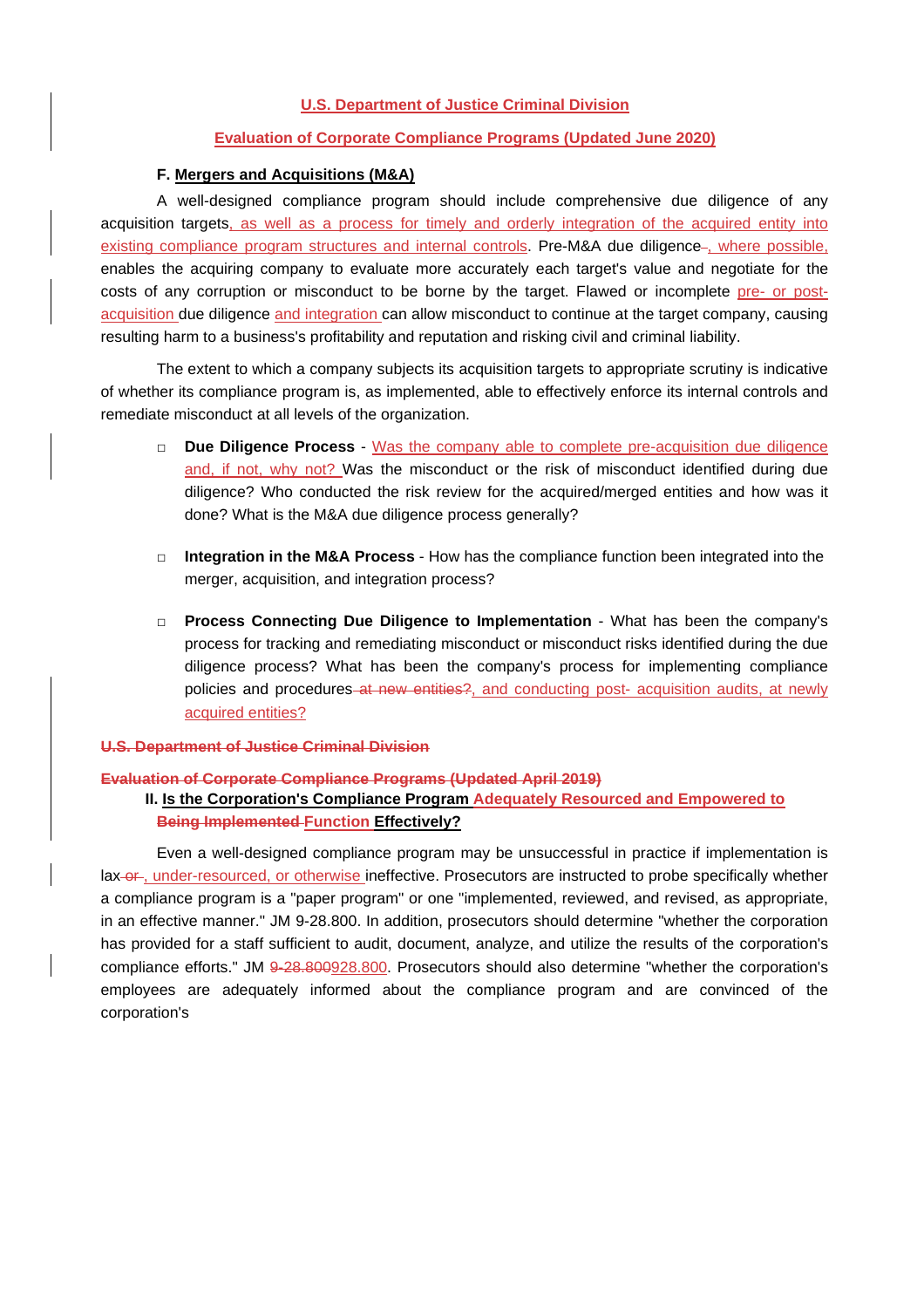## **Evaluation of Corporate Compliance Programs (Updated June 2020)**

commitment to it." JM 9-28.800; see *also* JM 9-47.120(2)(c) (criteria for an effective compliance program include "[t]he company's culture of compliance, including awareness among employees that any criminal conduct, including the conduct underlying the investigation, will not be tolerated").

## **A. Commitment by Senior and Middle Management**

Beyond compliance structures, policies, and procedures, it is important for a company to create and foster a culture of ethics and compliance with the law at all levels of the company. The effectiveness of a compliance program requires a high-level commitment by company leadership to implement a culture of compliance from the middle and the top.

The company's top leaders - the board of directors and executives - set the tone for the rest of the company. Prosecutors should examine the extent to which senior management have clearly articulated the company's ethical standards, conveyed and disseminated them in clear and unambiguous terms, and demonstrated rigorous adherence by example. Prosecutors should also examine how middle management, in turn, have reinforced those standards and encouraged employees to abide by them. *See* U.S.S.G. § 8B2.1(b)(2)(A)-(C) (the company's *"governing authority* shall be knowledgeable about the content and operation of the compliance and ethics program and shall exercise reasonable oversight" of it; "[h]/'gh-level [h]igh-level *personnel...* shall ensure that the organization has an effective compliance and ethics program" (emphasis added)).

**□ □ Conduct at the Top** - How have senior leaders, through their words and actions, encouraged or discouraged compliance, including the type of misconduct involved in the investigation? What concrete actions have they taken to demonstrate leadership in the company's compliance and remediation efforts? How have they modelled proper behavior to subordinates? Have managers tolerated greater compliance risks in pursuit of new business or greater revenues? Have managers encouraged employees to act unethically to achieve a business objective, or impeded compliance personnel from effectively implementing their duties?

## **U.S. Department of Justice Criminal Division**

#### **Evaluation of Corporate Compliance Programs (Updated April 2019)**

- **□ Shared Commitment** What actions have senior leaders and middle-management stakeholders (*e.g.,* business and operational managers, finance, procurement, legal, human resources) taken to demonstrate their commitment to compliance or compliance personnel, including their remediation efforts? Have they persisted in that commitment in the face of competing interests or business objectives?
- **□ Oversight** What compliance expertise has been available on the board of directors? Have the board of directors and/or external auditors held executive or private sessions with the compliance and control functions? What types of information have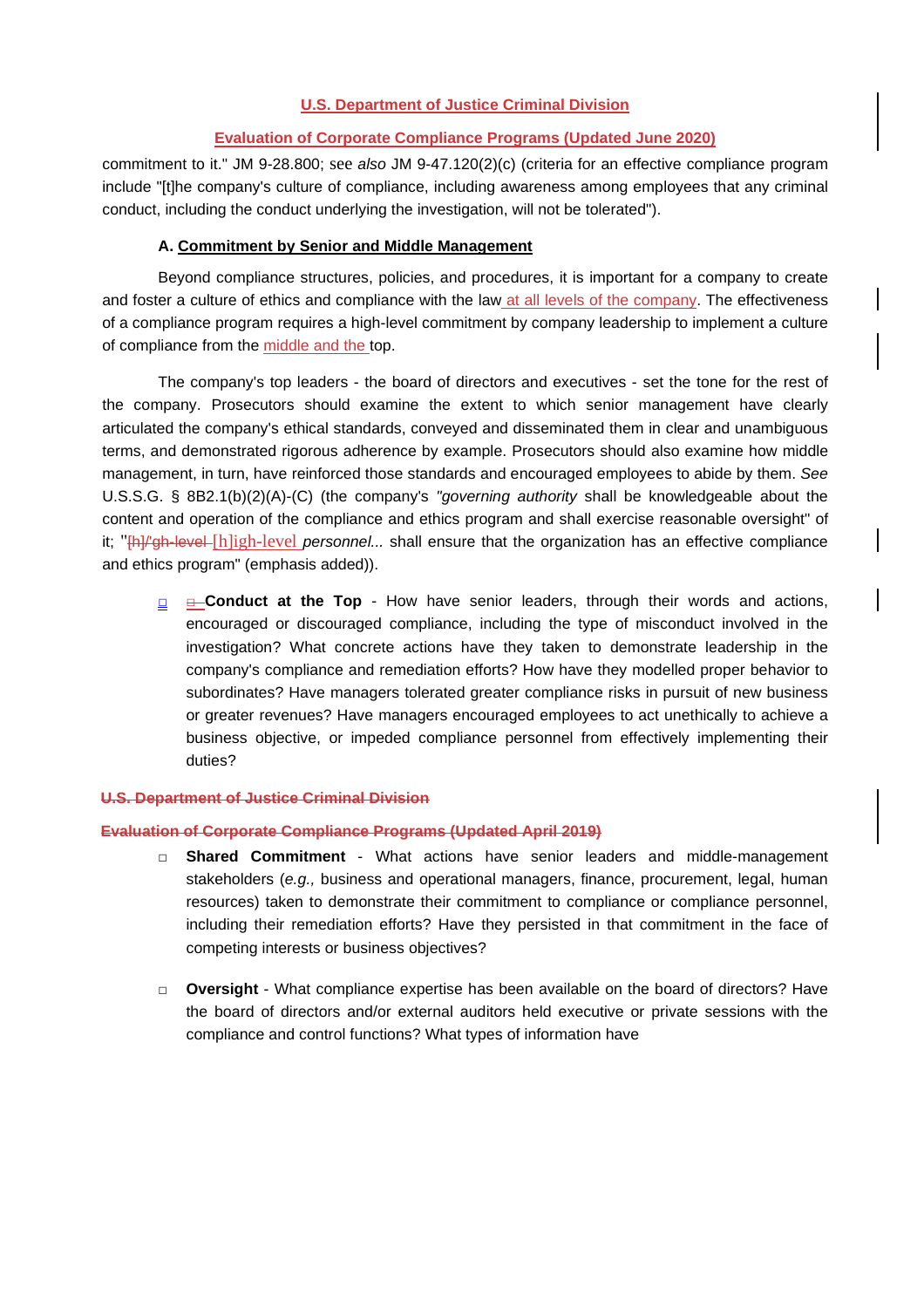## **□Evaluation of Corporate Compliance Programs (Updated June 2020)**

the board of directors and senior management examined in their exercise of oversight in the area in which the misconduct occurred?

#### **B. Autonomy and Resources**

Effective implementation also requires those charged with a compliance program's day- to-day oversight to act with adequate authority and stature. As a threshold matter, prosecutors should evaluate how the compliance program is structured. Additionally, prosecutors should address the sufficiency of the personnel and resources within the compliance function, in particular, whether those responsible for compliance have: (1) sufficient seniority within the organization; (2) sufficient resources, namely, staff to effectively undertake the requisite auditing, documentation, and analysis; and (3) sufficient autonomy from management, such as direct access to the board of directors or the board's audit committee. The sufficiency of each factor, however, will depend on the size, structure, and risk profile of the particular company. "A large organization generally shall devote more formal operations and greater resources . . . than shall a small organization." Commentary to U.S.S.G. § 8B2.1 note 2(C). By contrast, "a small organization may [rely on] less formality and fewer resources." *Id.* Regardless, if a compliance program is to be truly effective, compliance personnel must be empowered within the company.

#### **U.S. Department of Justice Criminal Division**

#### **Evaluation of Corporate Compliance Programs (Updated April 2019)**

Prosecutors should evaluate whether "internal audit functions [are] conducted at a level sufficient to ensure their independence and accuracy," as an indicator of whether compliance personnel are in fact empowered and positioned to "effectively detect and prevent misconduct." JM 9-28.800. Prosecutors should also evaluate "[t]he resources the company has dedicated to compliance," "[t]he quality and experience of the personnel involved in compliance, such that they can understand and identify the transactions and activities that pose a potential risk," and "[t]he authority and independence of the compliance function and the availability of compliance expertise to the board." JM 9-47.120(2)(c); *see also* JM 9-28.800 (instructing prosecutors to evaluate whether "the directors established an information and reporting system in the organization reasonably designed to provide management and directors with timely and accurate information sufficient to allow them to reach an informed decision regarding the organization's compliance with the law"); U.S.S.G. § 8B2.1(b)(2)(C) (those with "day-to-day operational responsibility" shall have "adequate resources, appropriate authority and direct access to the governing authority or an appropriate subgroup of the governing authority").

**□□ Structure** - Where within the company is the compliance function housed (e.g., within the legal department, under a business function, or as an independent function reporting to the CEO and/or board)? To whom does the compliance function report? Is the compliance function run by a designated chief compliance officer, or another executive within the company, and does that person have other roles within the company? Are compliance personnel dedicated to compliance responsibilities, or do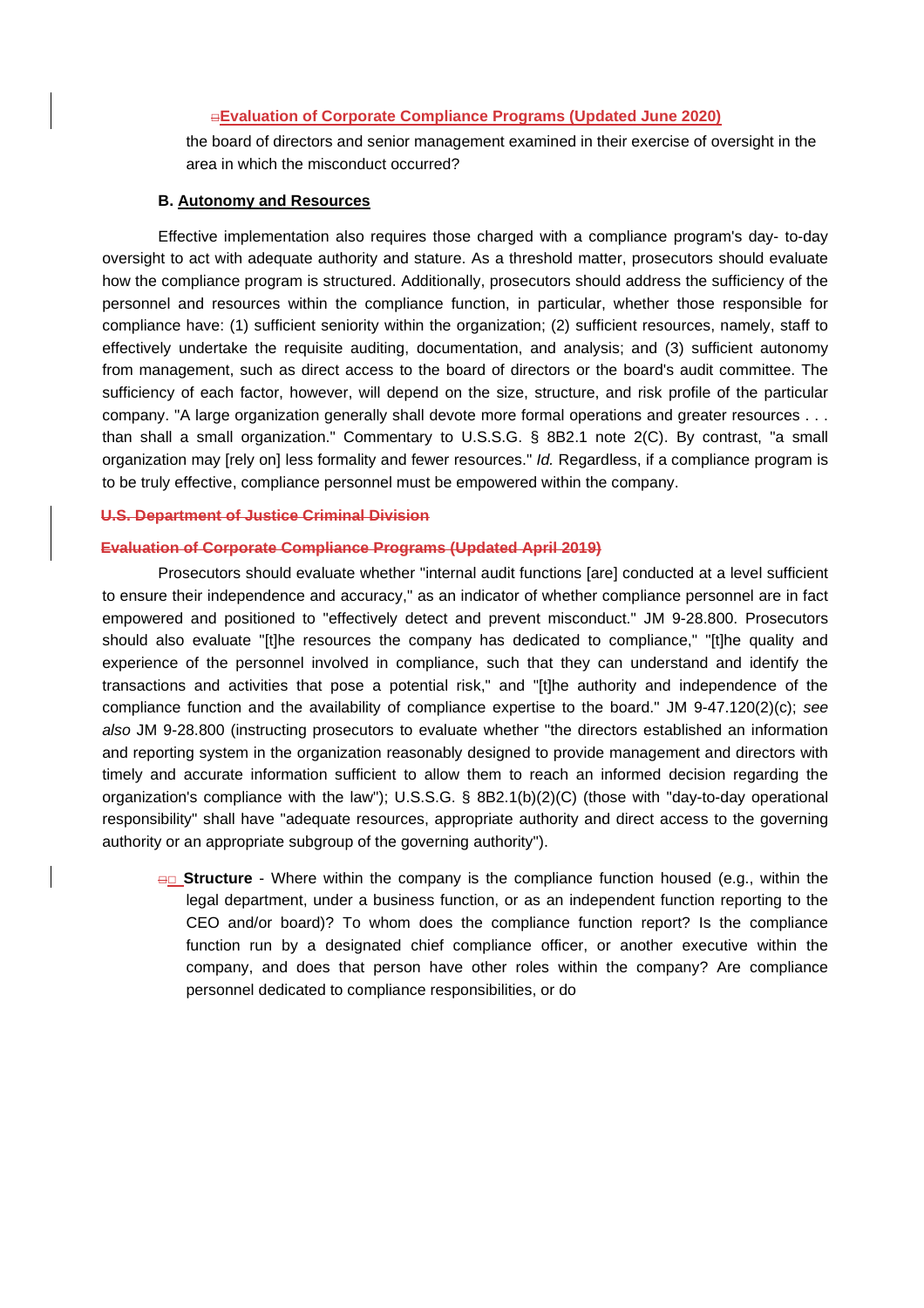## **Evaluation of Corporate Compliance Programs (Updated June 2020)**

they have other, non-compliance responsibilities within the company? Why has the company chosen the compliance structure it has in place? What are the reasons for the structural choices the company has made?

- **□ Seniority and Stature** How does the compliance function compare with other strategic functions in the company in terms of stature, compensation levels, rank/title, reporting line, resources, and access to key decision-makers? What has been the turnover rate for compliance and relevant control function personnel? What role has compliance played in the company's strategic and operational decisions? How has the company responded to specific instances where compliance raised concerns? Have there been transactions or deals that were stopped, modified, or further scrutinized as a result of compliance concerns?
- **□ Experience and Qualifications** Do compliance and control personnel have the appropriate experience and qualifications for their roles and responsibilities? Has the level of experience and qualifications in these roles changed over time? How does the company invest in further training and development of the compliance and other control personnel? Who reviews the performance of the compliance function and what is the review process?
- **□ Funding and Resources** Has there been sufficient staffing for compliance personnel to effectively audit, document, analyze, and act on the results of the compliance efforts? Has the company allocated sufficient funds for the same? Have there been times when requests for resources by compliance and control functions have been denied, and if so, on what grounds?
- **□ Data Resources and Access** Do compliance and control personnel have sufficient direct or indirect access to relevant sources of data to allow for timely and effective monitoring and/or testing of policies, controls, and transactions? Do any impediments exist that limit access to relevant sources of data and, if so, what is the company doing to address the impediments?
- **□ Autonomy** Do the compliance and relevant control functions have direct reporting lines to anyone on the board of directors and/or audit committee? How often do they meet with directors? Are members of the senior management present for these meetings? How does the company ensure the independence of the compliance and control personnel?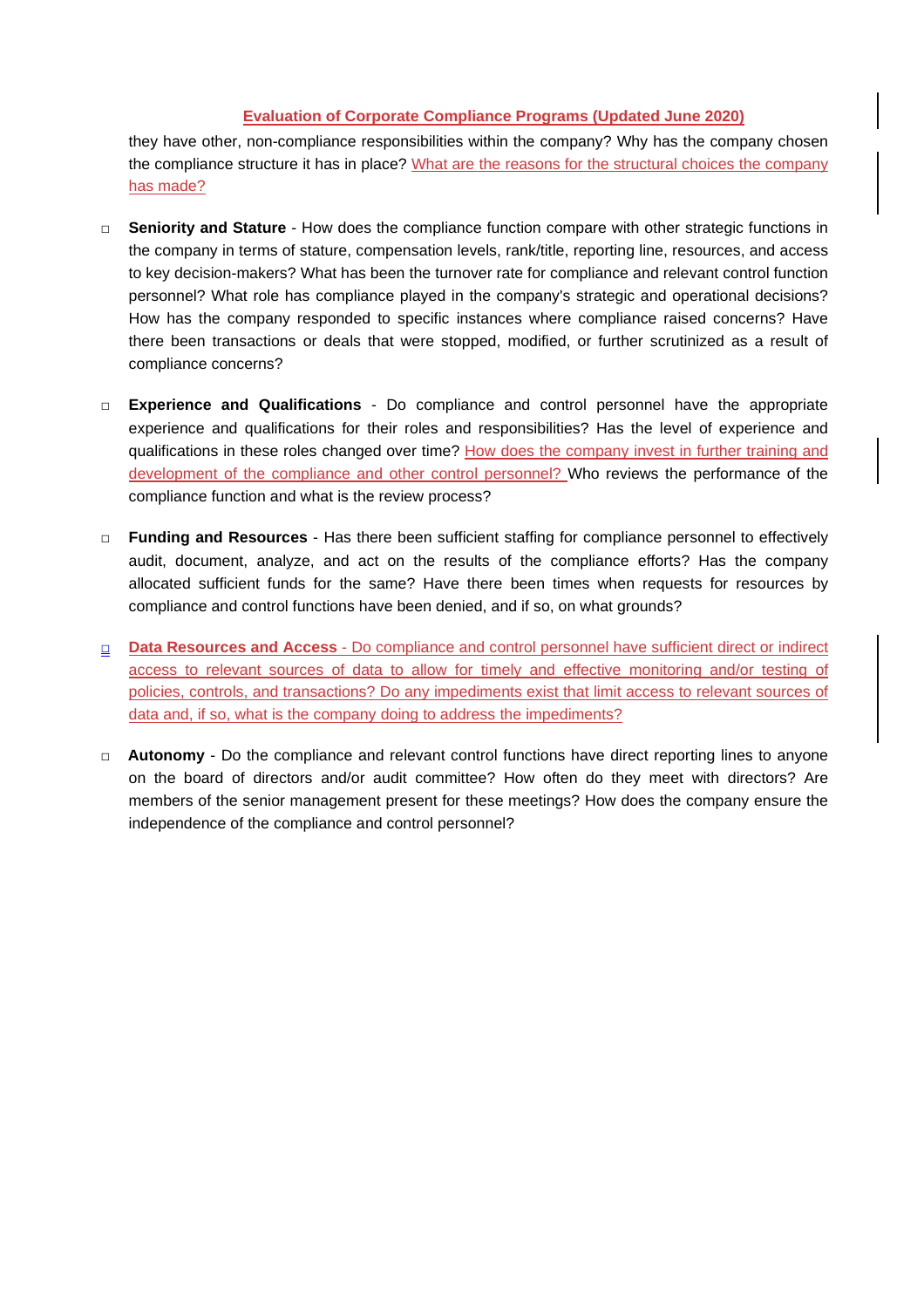#### **Evaluation of Corporate Compliance Programs (Updated April 2019June 2020)**

**□ Outsourced Compliance Functions** - Has the company outsourced all or parts of its compliance functions to an external firm or consultant? If *so, why,* and who is responsible for overseeing or liaising with the external firm or consultant? What level of access does the external firm or consultant have to company information? How has the effectiveness of the outsourced process been assessed?

## **C. Incentives and Disciplinary Measures**

Another hallmark of effective implementation of a compliance program is the establishment of incentives for compliance and disincentives for non-compliance. Prosecutors should assess whether the company has clear disciplinary procedures in place, enforces them consistently across the organization, and ensures that the procedures are commensurate with the violations. Prosecutors should also assess the extent to which the company's communications convey to its employees that unethical conduct will not be tolerated and will bring swift consequences, regardless of the position or title of the employee who engages in the conduct. *See* U.S.S.G. § 8B2.1(b)(5)(C) ("the organization's compliance program shall be promoted and enforced consistently throughout the organization through (A) appropriate incentives to perform in accordance with the compliance and ethics program; and (B) appropriate disciplinary measures for engaging in criminal conduct and for failing to take reasonable steps to prevent or detect criminal conduct").

By way of example, some companies have found that publicizing disciplinary actions internally, where appropriate and possible, can have valuable deterrent effects. At the same time, some companies have also found that providing positive incentives - personnel promotions, rewards, and bonuses for improving and developing a compliance program or demonstrating ethical leadership - have driven compliance. Some companies have even made compliance a significant metric for management bonuses and/or have made working on compliance a means of career advancement.

- **□ Human Resources Process** Who participates in making disciplinary decisions, including for the type of misconduct at issue? Is the same process followed for each instance of misconduct, and if not, why? Are the actual reasons for discipline communicated to employees? If not, why not? Are there legal or investigation-related reasons for restricting information, or have pre-textual reasons been provided to protect the company from whistleblowing or outside scrutiny?
- **□ Consistent Application** Have disciplinary actions and incentives been fairly and consistently applied across the organization? Does the compliance function monitor its investigations and resulting discipline to ensure consistency? Are there similar instances of misconduct that were treated disparately, and if so, why?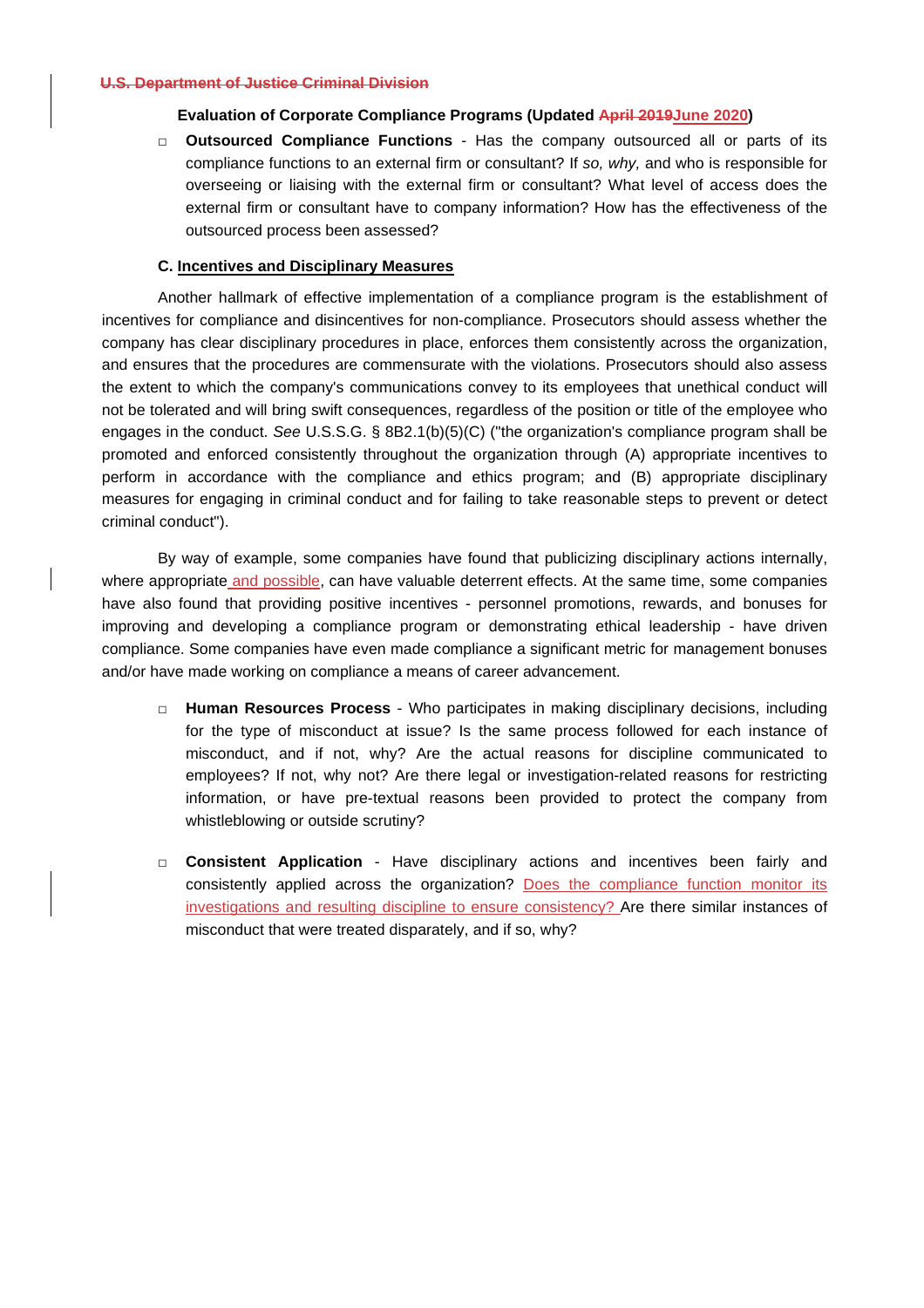#### **Evaluation of Corporate Compliance Programs (Updated April 2019June 2020)**

**□ Incentive System** - Has the company considered the implications of its incentives and rewards on compliance? How does the company incentivize compliance and ethical behavior? Have there been specific examples of actions taken *(e.g.,* promotions or awards denied) as a result of compliance and ethics considerations? Who determines the compensation, including bonuses, as well as discipline and promotion of compliance personnel?

#### **III. Does the Corporation's Compliance Program Work in Practice?**

The Principles of Federal Prosecution of Business Organizations require prosecutors to assess "the adequacy and effectiveness of the corporation's compliance program at the time of the offense, as well as at the time of a charging decision." JM 9-28.300. Due to the backward- looking nature of the first inquiry, one of the most difficult questions prosecutors must answer in evaluating a compliance program following misconduct is whether the program was working effectively at the time of the offense, especially where the misconduct was not immediately detected.

In answering this question, it is important to note that the existence of misconduct does not, by itself, mean that a compliance program did not work or was ineffective at the time of the offense. *See* U.S.S.G. § 8B2.1(a) ("[t]he failure to prevent or detect the instant offense does not mean that the program is not generally effective in preventing and deterring misconduct"). Indeed, "[t]he Department recognizes that no compliance program can ever prevent all criminal activity by a corporation's employees." JM 9-28.800. Of course, if a compliance program did effectively identify misconduct, including allowing for timely remediation and self-reporting, a prosecutor should view the occurrence as a strong indicator that the compliance program was working effectively.

In assessing whether a company's compliance program was effective at the time of the misconduct, prosecutors should consider whether and how the misconduct was detected, what investigation resources were in place to investigate suspected misconduct, and the nature and thoroughness of the company's remedial efforts.

To determine whether a company's compliance program is working effectively at the time of a charging decision or resolution, prosecutors should consider whether the program evolved over time to address existing and changing compliance risks. Prosecutors should also consider whether the company undertook an adequate and honest root cause analysis to understand both what contributed to the misconduct and the degree of remediation needed to prevent similar events in the future.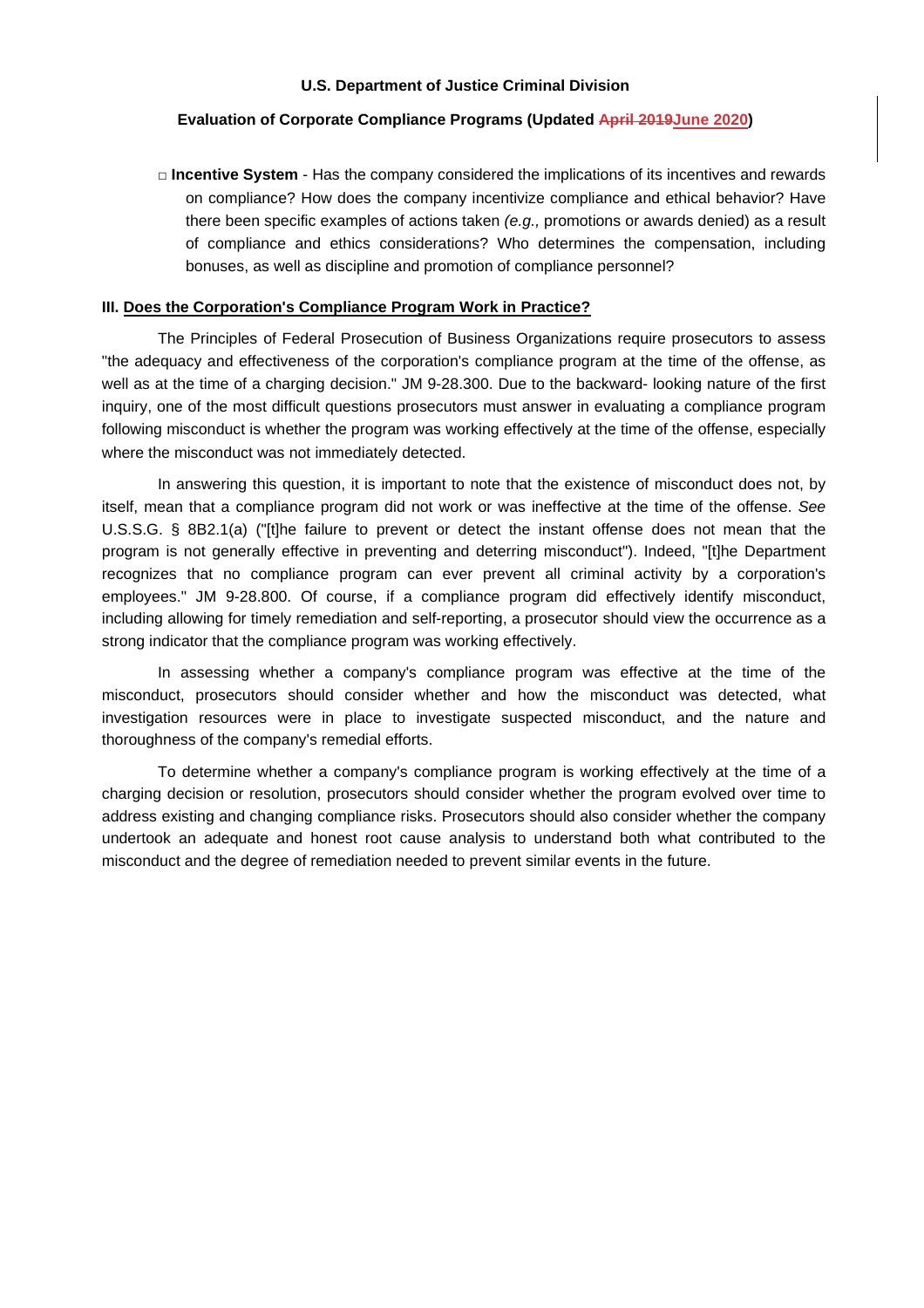#### **Evaluation of Corporate Compliance Programs (Updated June 2020)**

For example, prosecutors should consider, among other factors, "whether the corporation has made significant investments in, and improvements to, its corporate compliance

#### **U.S. Department of Justice Criminal Division**

#### **Evaluation of Corporate Compliance Programs (Updated April 2019)**

program and internal controls systems" and "whether remedial improvements to the compliance program and internal controls have been tested to demonstrate that they would prevent or detect similar misconduct in the future." Benczkowski Memo at 2 (observing that "[w]here a corporation's compliance program and controls are demonstrated to be effective and appropriately resourced at the time of resolution, a monitor will not likely be necessary").

#### **A. Continuous Improvement***.* **, Periodic Testing, and Review**

One hallmark of an effective compliance program is its capacity to improve and evolve. The actual implementation of controls in practice will necessarily reveal areas of risk and potential adjustment. A company's business changes over time, as do the environments in which it operates, the nature of its customers, the laws that govern its actions, and the applicable industry standards. Accordingly, prosecutors should consider whether the company has engaged in meaningful efforts to review its compliance program and ensure that it is not stale. Some companies survey employees to gauge the compliance culture and evaluate the strength of controls, and/or conduct periodic audits to ensure that controls are functioning well, though the nature and frequency of evaluations may depend on the company's size and complexity.

Prosecutors may reward efforts to promote improvement and sustainability. In evaluating whether a particular compliance program works in practice, prosecutors should consider "revisions to corporate compliance programs in light of lessons learned." JM 9-28.800; see *also* JM 9-47-120(2)(c) (looking to "[t]he auditing of the compliance program to assure its effectiveness"). Prosecutors should likewise look to whether a company has taken "reasonable steps" to "ensure that the organization's compliance and ethics program is followed, including monitoring and auditing to detect criminal conduct," and "evaluate periodically the effectiveness of the organization's" program. U.S.S.G. § 8B2.1(b)(5). Proactive efforts like these may not only be rewarded in connection with the form of any resolution or prosecution (such as through remediation credit or a lower applicable fine range under the Sentencing Guidelines), but more importantly, may avert problems down the line.

**□ Internal Audit** - What is the process for determining where and how frequently internal audit will undertake an audit, and what is the rationale behind that process? How are audits carried out? What types of audits would have identified issues relevant to the misconduct? Did those audits occur and what were the findings? What types of relevant audit findings and remediation progress have been reported to management and the board on a regular basis? How have management and the board followed up? How often does internal audit conduct assessments in high-risk areas?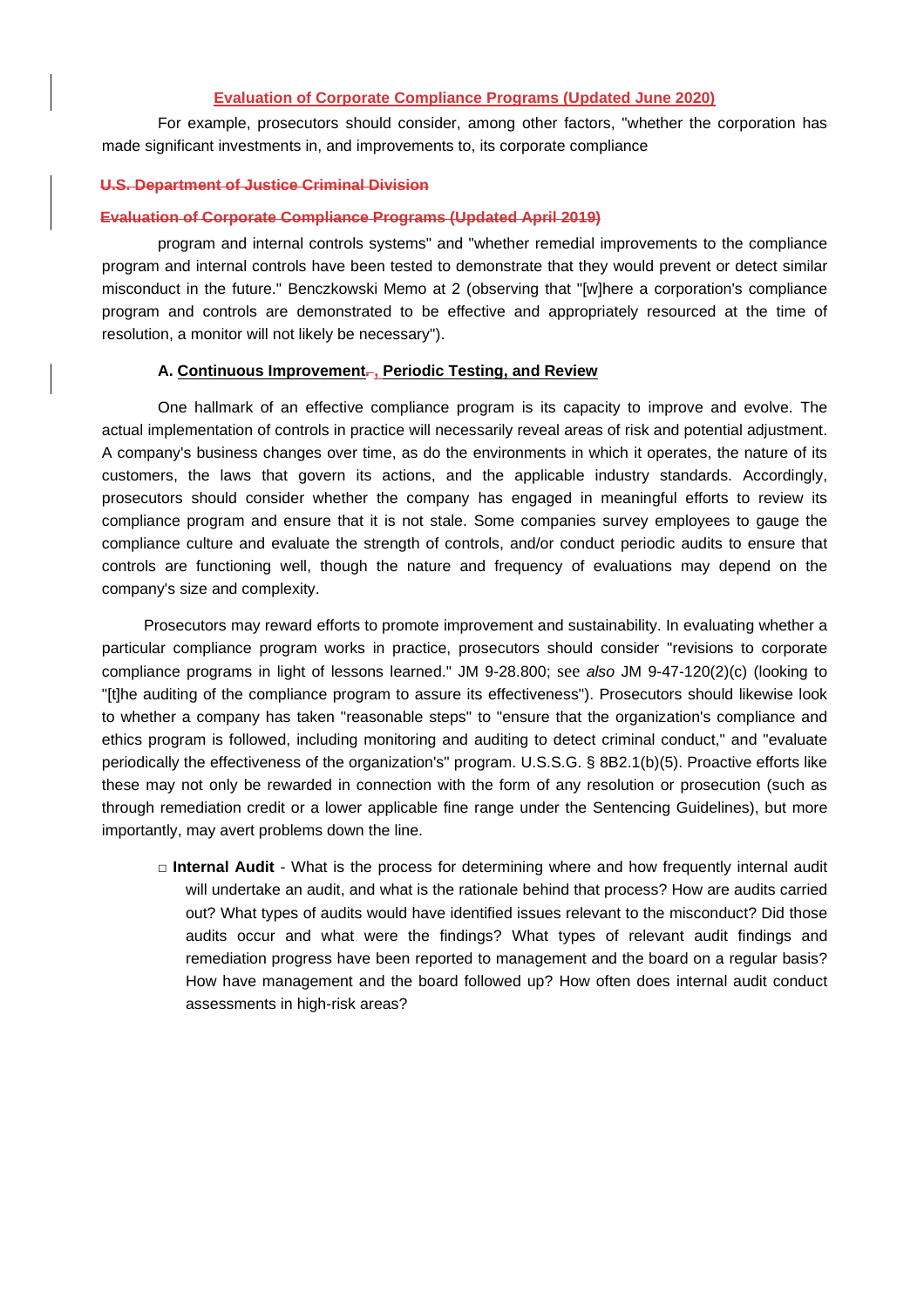## **Evaluation of Corporate Compliance Programs (Updated April 2019June 2020)**

- **□ Control Testing** Has the company reviewed and audited its compliance program in the area relating to the misconduct? More generally, what testing of controls, collection and analysis of compliance data, and interviews of employees and third- parties does the company undertake? How are the results reported and action items tracked?
- **□ Evolving Updates** How often has the company updated its risk assessments and reviewed its compliance policies, procedures, and practices? Has the company undertaken a gap analysis to determine if particular areas of risk are not sufficiently addressed in its policies, controls, or training? What steps has the company taken to determine whether policies/procedures/practices make sense for particular business segments/subsidiaries? Does the company review and adapt its compliance program based upon lessons learned from its own misconduct and/or that of other companies facing similar risks?
- **□ Culture of Compliance** How often and how does the company measure its culture of compliance? Does the company seek input from all levels of employees to determine whether they perceive senior and middle management's commitment to compliance? What steps has the company taken in response to its measurement of the compliance culture?

## **B. Investigation of Misconduct**

Another hallmark of a compliance program that is working effectively is the existence of a wellfunctioning and appropriately funded mechanism for the timely and thorough investigations of any allegations or suspicions of misconduct by the company, its employees, or agents. An effective investigations structure will also have an established means of documenting the company's response, including any disciplinary or remediation measures taken.

- **□ Properly Scoped Investigation by Qualified Personnel** How has the company ensured that the investigations have been properly scoped, and were independent, objective, appropriately conducted, and properly documented?
- **□ Response to Investigations** Have the company's investigations been used to identify root causes, system vulnerabilities, and accountability lapses, including among supervisory manager managers and senior executives? What has been the process for responding to investigative findings? How high up in the company do investigative findings go?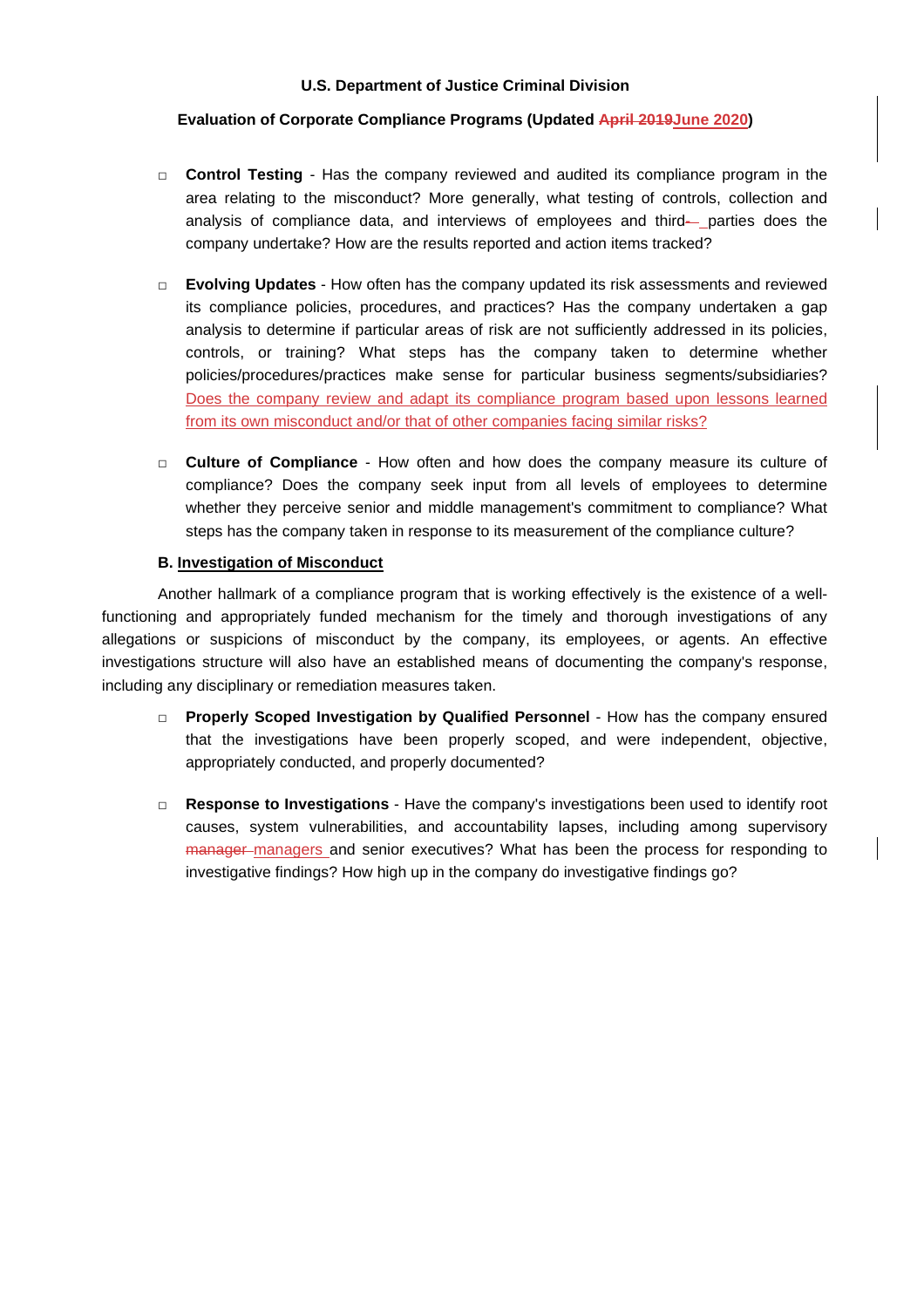#### **Evaluation of Corporate Compliance Programs (Updated April 2019June 2020)**

#### **C. Analysis and Remediation of Any Underlying Misconduct**

Finally, a hallmark of a compliance program that is working effectively in practice is the extent to which a company is able to conduct a thoughtful root cause analysis of misconduct and timely and appropriately remediate to address the root causes.

Prosecutors evaluating the effectiveness of a compliance program are instructed to reflect back on "the extent and pervasiveness of the criminal misconduct; the number and level of the corporate employees involved; the seriousness, duration, and frequency of the misconduct; and any remedial actions taken by the corporation, including, for example, disciplinary action against past violators uncovered by the prior compliance program, and revisions to corporate compliance programs in light of lessons learned." JM 9-28.800; *see also* JM 9-47.120(3)(c) ("to receive full credit for timely and appropriate remediation" under the FCPA Corporate Enforcement Policy, a company should demonstrate "a root cause analysis" and, where appropriate, "remediation to address the root causes").

Prosecutors should consider "any remedial actions taken by the corporation, including, for example, disciplinary action against past violators uncovered by the prior compliance program." JM 98- 28.800; see *also* JM 9-47-120(2)(c) (looking to "[a]ppropriate discipline of employees, including those identified by the company as responsible for the misconduct, either through direct participation or failure in oversight, as well as those with supervisory authority over the area in which the criminal conduct occurred" and "any additional steps that demonstrate recognition of the seriousness of the misconduct, acceptance of responsibility for it, and the implementation of measures to reduce the risk of repetition of such misconduct, including measures to identify future risk").

- **□ Root Cause Analysis** What is the company's root cause analysis of the misconduct at issue? Were any systemic issues identified? Who in the company was involved in making the analysis?
- **□ Prior Weaknesses** What controls failed? If policies or procedures should have prohibited the misconduct, were they effectively implemented, and have functions that had ownership of these policies and procedures been held accountable?
- **□ Payment Systems** How was the misconduct in question funded (e.g., purchase orders, employee reimbursements, discounts, petty cash)? What processes could have prevented or detected improper access to these funds? Have those processes been improved?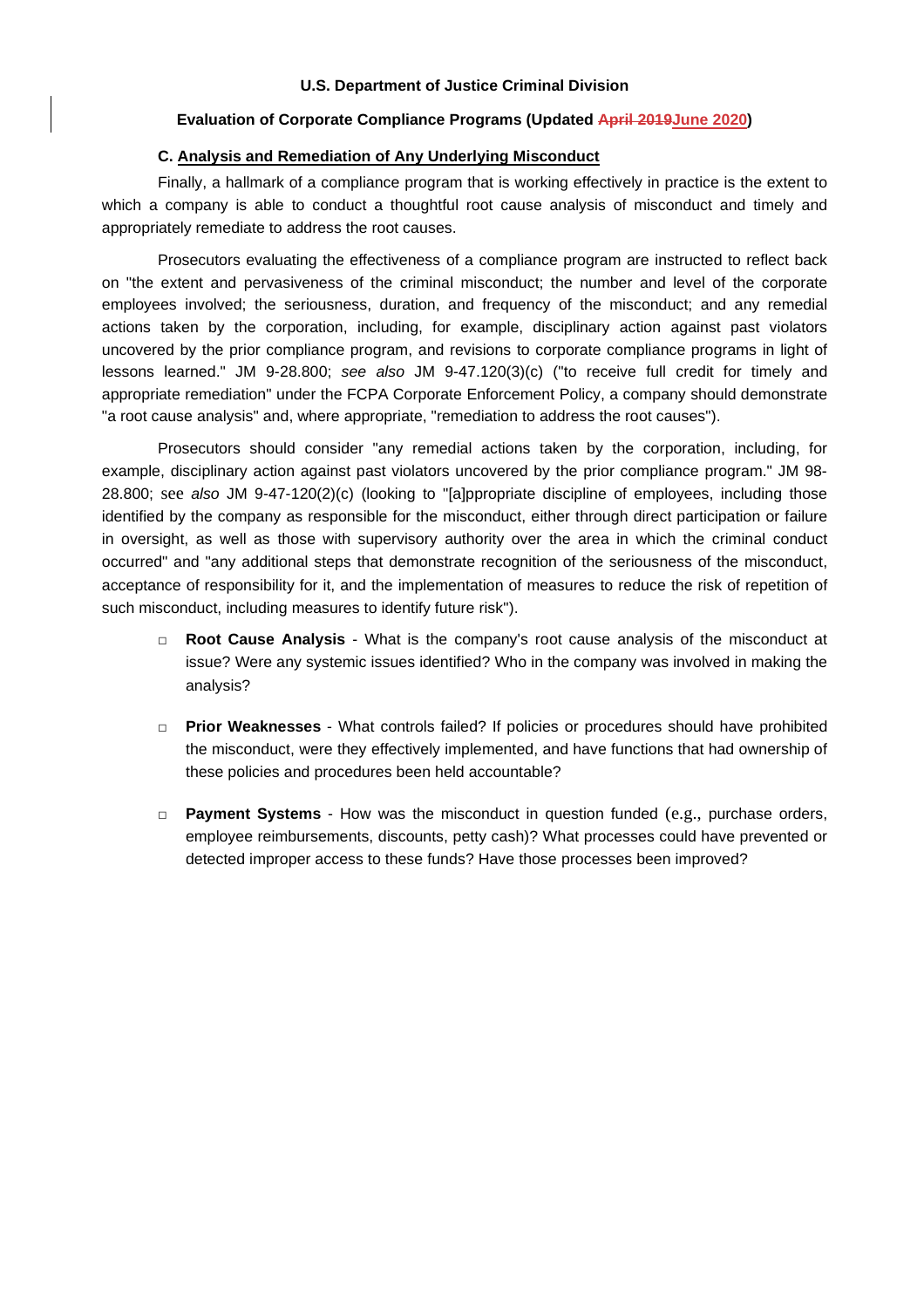## **Evaluation of Corporate Compliance Programs (Updated April 2019June 2020)**

- **□ Vendor Management** If vendors were involved in the misconduct, what was the process for vendor selection and did the vendor undergo that process?
- **□ Prior Indications** Were there prior opportunities to detect the misconduct in question, such as audit reports identifying relevant control failures or allegations, complaints, or investigations? What is the company's analysis of why such opportunities were missed?
- **□ Remediation** What specific changes has the company made to reduce the risk that the same or similar issues will not occur in the future? What specific remediation has addressed the issues identified in the root cause and missed opportunity analysis?
- **□ Accountability** What disciplinary actions did the company take in response to the misconduct and were they timely? Were managers held accountable for misconduct that occurred under their supervision? Did the company consider disciplinary actions for failures in supervision? What is the company's record *(e.g.,* number and types of disciplinary actions) on employee discipline relating to the types of conduct at issue? Has the company ever terminated or otherwise disciplined anyone (reduced or eliminated bonuses, issued a warning letter, etc.) for the type of misconduct at issue?

<sup>1</sup> Many of the topics also appear in the following resources:

- Justice Manual ("JM")
	- o JM 9-28.000 Principles of Federal Prosecution of Business Organizations, Justice Manual ("JM"), *available at* https://www.iustice.gov/im/im-9-28000-principles- federal-prosecutionbusiness-organizations.
	- o JM 9-47.120 FCPA Corporate Enforcement Policy, *available at* https://www.iustice.gov/im/im-9- 47000-foreign-corrupt-practices-act-1977#9- 47.120.
- Chapter 8 Sentencing of Organizations United States Sentencing Guidelines ("U.S.S.G."), *available at* https://www.ussc.gov/guidelines/2018-guidelines- manual/2018-chapter-8#NaNma n ua l/2018-chapter-8#NaN.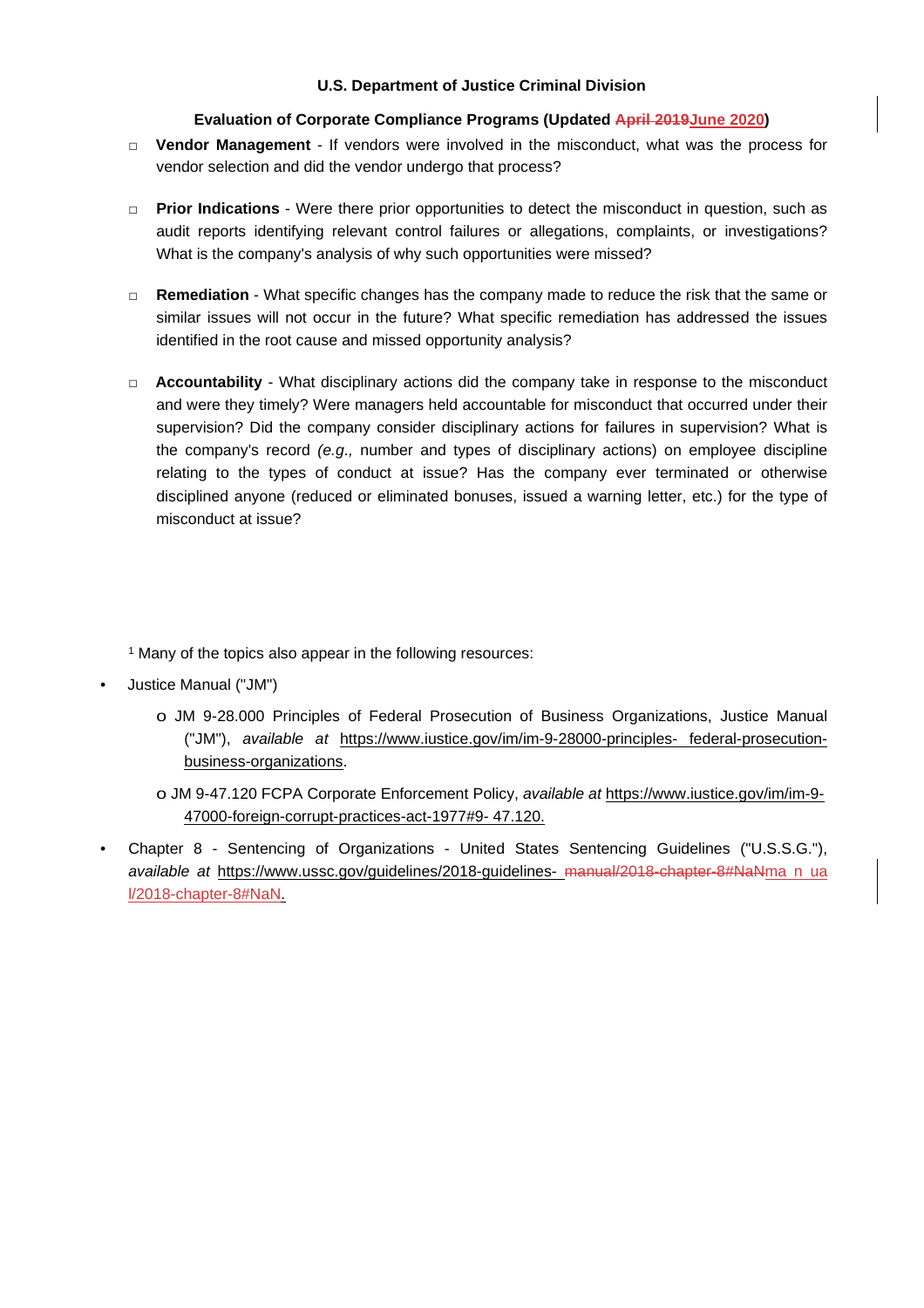## **Evaluation of Corporate Compliance Programs (Updated April 2019June 2020)**

- Memorandum entitled "Selection of Monitors in Criminal Division Matters," issued by Assistant Attorney General Brian Benczkowski on October 11, 2018, *available at*  https://www.iustice.gov/criminal-fraud/file/1100366/download.
- Criminal Division corporate resolution agreements, *available at httpsV/www.justice.gov/news* https://www.iustice.gov/news (DOJ's-the Department of Justice's ("DOJ") Public Affairs website contains press releases for all Criminal Division corporate resolutions which contain links to charging documents and agreements).
- A Resource Guide to the U.S. Foreign Corrupt Practices Act ("FCPA Guide")-, published in November 2012 by the Department of Justice (DOJ) and the Securities and Exchange Commission (SEC) "SEC"), *available at* https://www.iustice.gov/sites/default/files/criminal-

fraud/legacy/2015/01/16/guide.pdf.

- Good Practice Guidance on Internal Controls, Ethics, and Compliance-, adopted by the Organization for Economic Co-operation and Development ("OECD") Council on February 18, 2010 , *available at* https://www.oecd.org/daf/anti-bribery/44884389.pdf.
- Anti-Corruption Ethics and Compliance Handbook for Business ("OECD Handbook")-1published in 2013 by OECD, United Nations Office on Drugs and Crime, and the World Bank,  *available at* https://www.oecd.org/corruption/Anti-CorruptionEthicsComplianceHandbook.pdf.
- Evaluation of Corporate Compliance Programs in Criminal Antitrust Investigations, published in July 2019 by DOJ's Antitrust Division, *available at*  https://www.iustice.gov/atr/page/file/1182001/download.
- A Framework for OFAC Compliance Commitments, published in May 2019 by the Department of the Treasury's Office of Foreign Assets Control ("OFAC"), *available at https://www.treasurv.aov/resource-center/sanctions/Documents/framework \_ofac\_cc.pdf.*

<sup>2</sup> Prosecutors should consider whether certain aspects of a compliance program may be impacted by foreign law. Where a company asserts that it has structured its compliance program in a particular way or has made a compliance decision based on requirements of foreign law, prosecutors should ask the company the basis for the company's conclusion about foreign law, and how the company has addressed the issue to maintain the integrity and effectiveness of its compliance program while still abiding by foreign law.

 $3^2$ –As discussed in the Justice Manual, many companies operate in complex regulatory environments outside the normal experience of criminal prosecutors. JM 9-28.000. For example, financial institutions such as banks, subject to the  $tc$ <sup>h</sup>e Bank Secrecy Act statute and regulations,